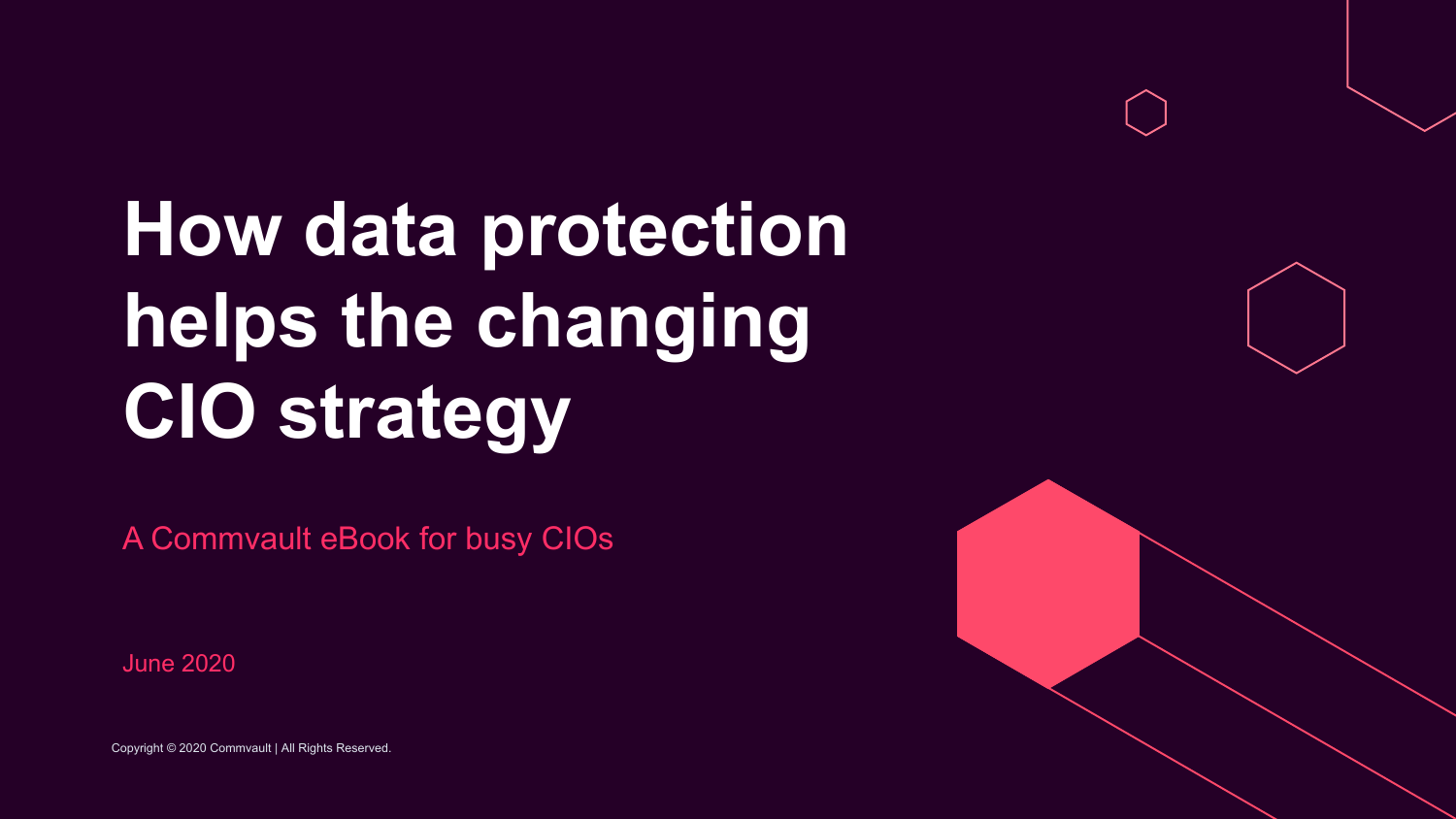## Table of contents

- How COVID-19 changed the CIO role **[2 -](#page-2-0) 3**
	- The first steps during COVID-19 **[5](#page-4-0)**
	- The next step **[6](#page-5-0)**
	- Digital transformation in a pandemic **[8](#page-7-0)**
	- The data protection IT opportunity **[13](#page-12-0)**
	- Continue remote work **[14](#page-13-0)**
	- Deliver cost savings **[18](#page-17-0)**
	- Make data protection a strategic imperative **[23](#page-22-0)**
	- 5 steps to start today **[27](#page-26-0)**



**Today's CIOs** focus on overall business goals, the health of the organization, the people that make change happen.

CIOs are tasked with implementing technology that helps improve customer service, drives product innovation, and delivers a better financial result. All of this while also preventing risk, securing the organization's data, and keeping the IT stack modern, effective, and secure.

This guide can help you with the data protection focus. Find new ideas, plus see others like you who are finding cost savings, innovation and improved customer satisfaction. Let's start.



How data protection helps the changing CIO strategy 2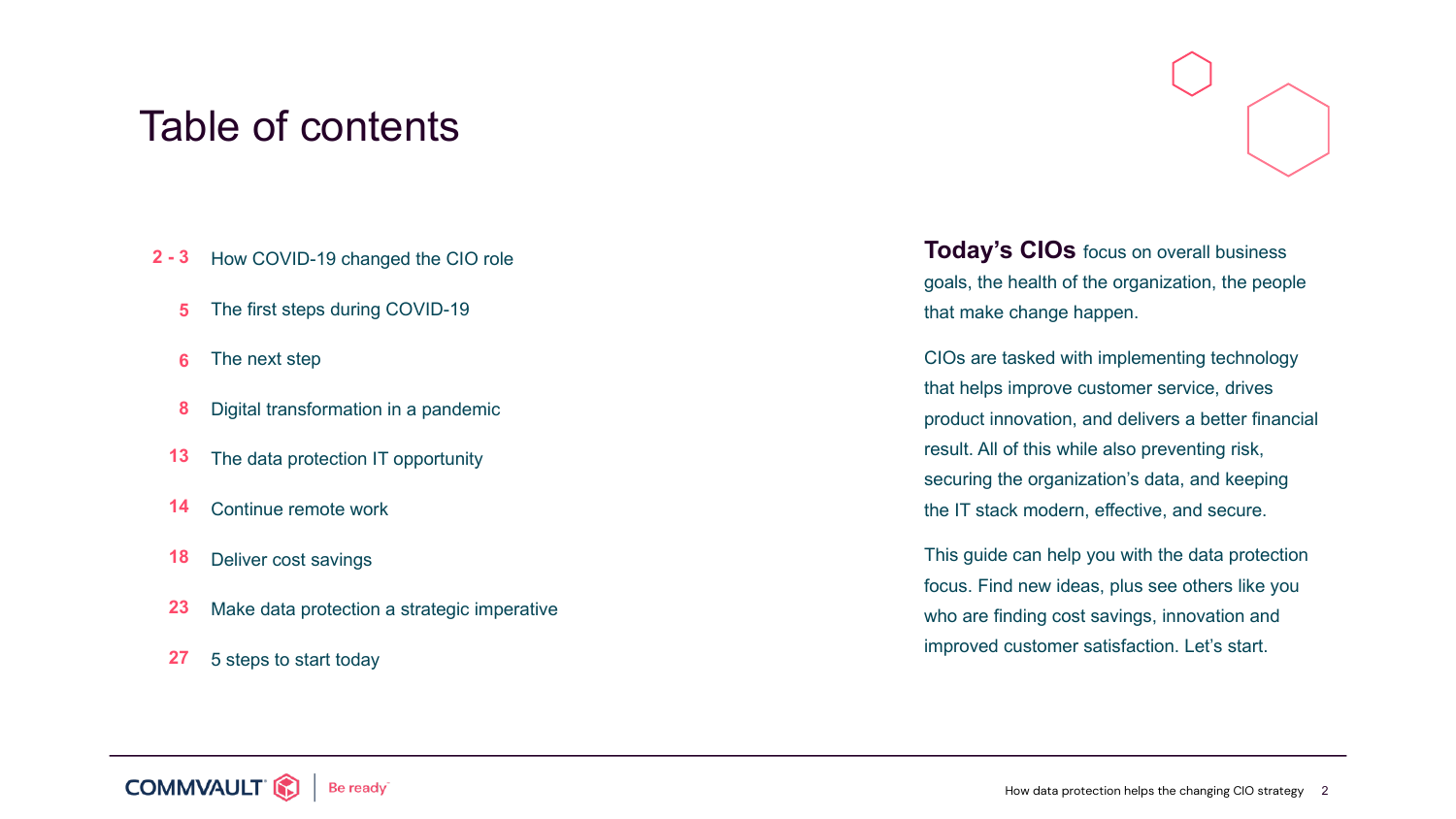<span id="page-2-0"></span>**Every day** we're all working through the COVID-19 pandemic. Each of us have goals – keeping our families safe, taking extra care of our physical and emotional health, and keeping up with our day jobs while balancing new home environments.

**Where does data protection fit** into the daily conversation now that home is our main workplace?

Many IT leaders are always thinking about data protection. For CIOs, data protection is essential, strategic, and top of mind. It is part of the cloud strategy, the digital transformation initiatives, and one way to reduce risk in "normal" environments and today.

**Most CIOs never imagined a scenario like the COVID-19 pandemic.**

**Serge Findling | IDC, Vice President of Research, Digital Transformation, IDC**

IDC, Post-COVID-19: A CIO Recovery Guide — Scenario Planning Your Responses, Serge Findling, April 2020

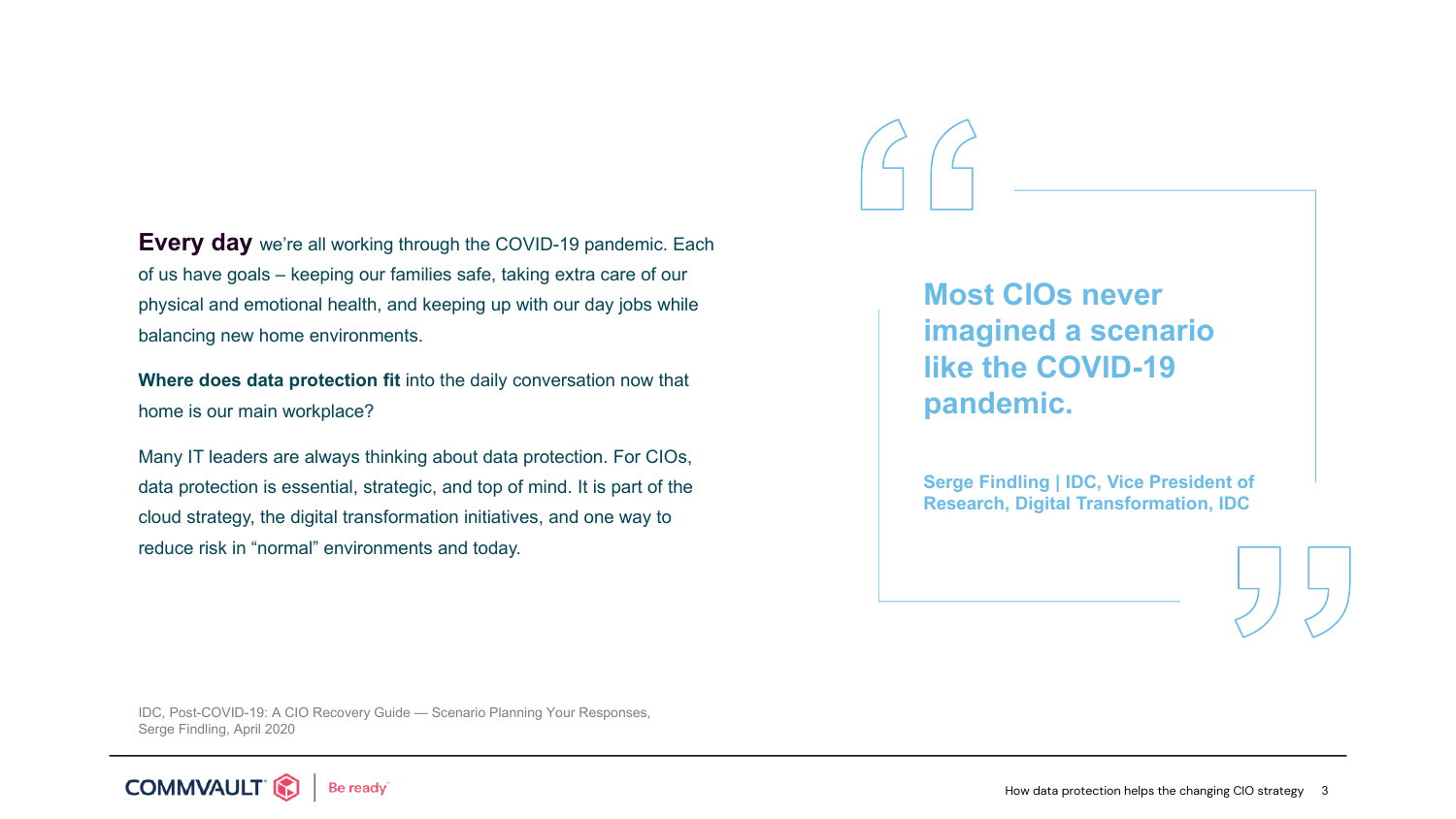**Data protection** can help you save time, find cost savings, and keep your organization running through this global pandemic.

With good data management, your organization can potentially come out with advantages that help you emerge from this crisis with a stronger position to store, manage, use, and protect data.



Commvault cloud data protection customer survey, 106 samples size, June 2020 TVID: [19E-028-0C4](https://www.techvalidate.com/product-research/commvault-software/charts/19E-028-0C4)



TechValidate survey of 41 users of Commvault® software. Sample comprised of Commvault cloud software users.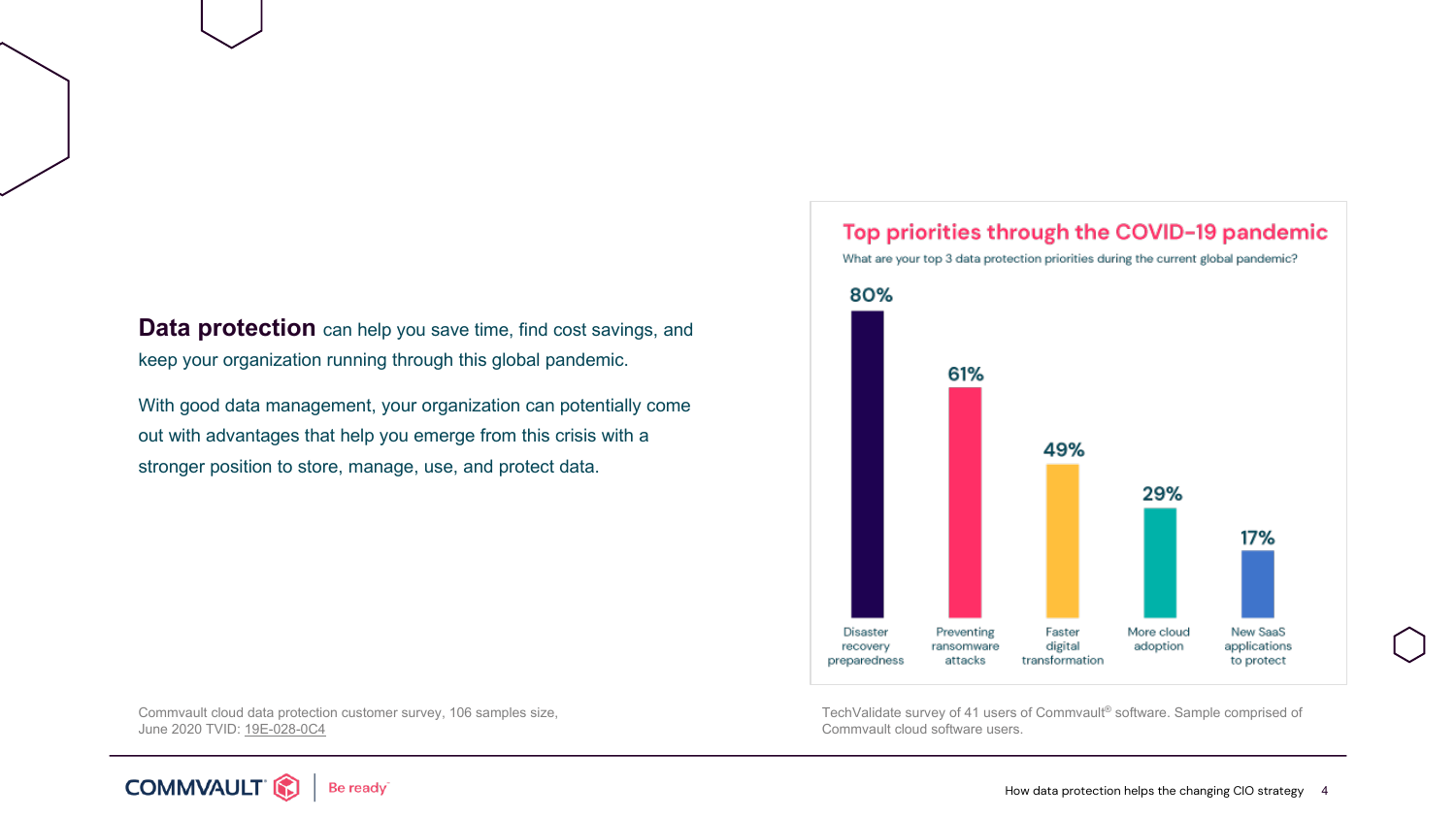#### <span id="page-4-0"></span>**Data protection: The first steps during COVID-19**

At the start of the global shutdowns, priorities were clear.

- Keep people safe.
- Keep customers satisfied.
- Keep people working.

Organizations switched to remote work. IT teams scrambled to support endpoint data protection, ensuring workers at home wouldn't lose vital company data.

Virtual desktop use increased dramatically – as did the need to backup virtual environments.

Ransomware attacks began –even on the most vulnerable industries like healthcare. IT teams faced a new challenge – testing disaster recovery from remote locations. Many were successful.

**To CIOs, secure backups of data became even more important.**

**Work from home is nearly 50% more likely to be named a major priority in the crisis (70%) vs. rebound (48%) phase… but in many cases is expected to further catalyze well established industry trends.**

**BCG | COVID-19 IT Buyers Sentiment Survey, April 24-May 5, 2020**



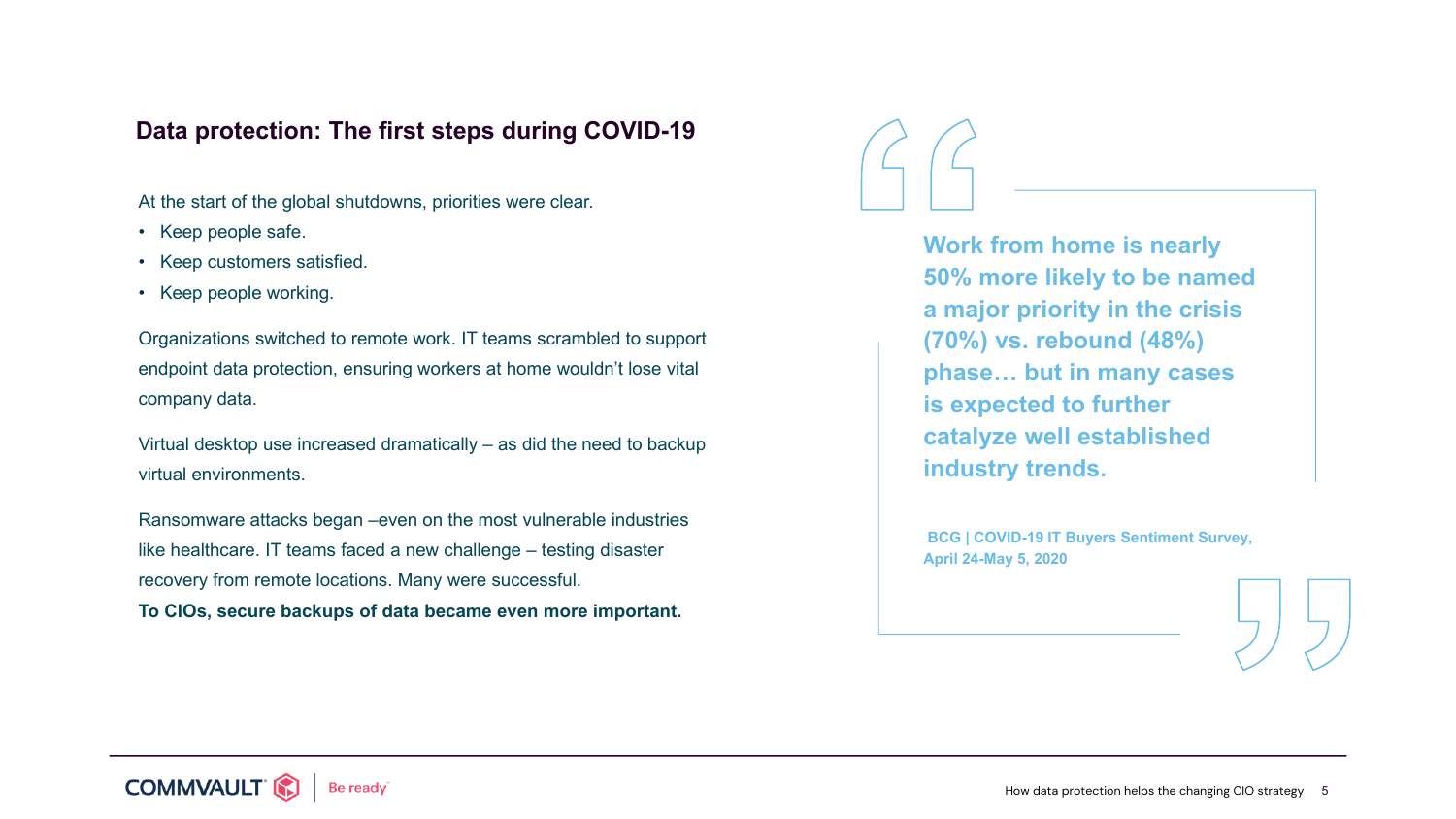Whether your region is reopening, open in some areas, or still suffering with high COVID-19 caseloads, one fact is true: your data must be protected.

The headlines show it every day. New forms of ransomware – their names become familiar to us. Hackers who breached cloud buckets months ago are using this window to strike.

Healthcare organizations, government entities, financial institutions, law firms – ransomware attacks are happening everywhere. **How can you protect your data?**

Amid tight cost controls, IT leaders are spending precious budget to reduce risk to the organization. In June 2020, analyst firm IDC Research noted "a significant uptick in sentiment towards security spending indicates the impact in incidents and need to create new protocols to protect working from home."

IDC COVID Tech Index Survey, Stephen Minton, Jun 2020 **IDC COVID Tech Index Survey June 2020** 

<span id="page-5-0"></span>





How data protection helps the changing CIO strategy 6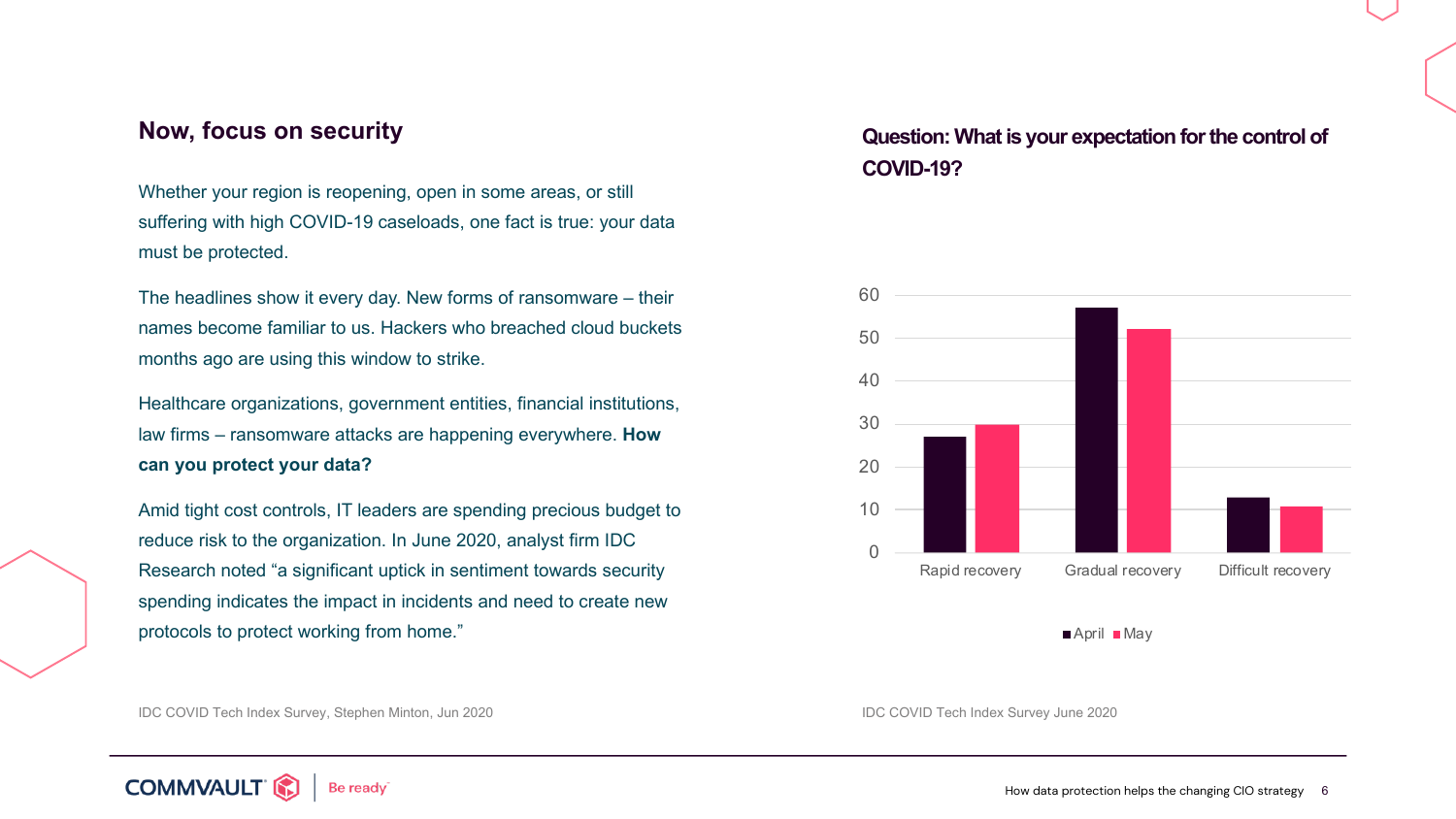In our "new normal," **data protection is seen as a priority**  – and a priority with longevity.

In a BCG survey, IT buyers saw data protection as a priority that increased in priority during the COVID-19 crisis and will continue for at least 12-24 months.

Data protection is more than backup. Today's organization needs to properly store, protect, manage and use data.



**Proper data protection helps the organization to:**

- Use data for customer insights, product innovation and competitive advantage
- Comply with regional and industry regulations
- Rapidly recover data in case of emergency, whether ransomware attack or natural disaster

BCG COVID-19 IT Buyers Sentiment Survey, April 24-May 5, 2020

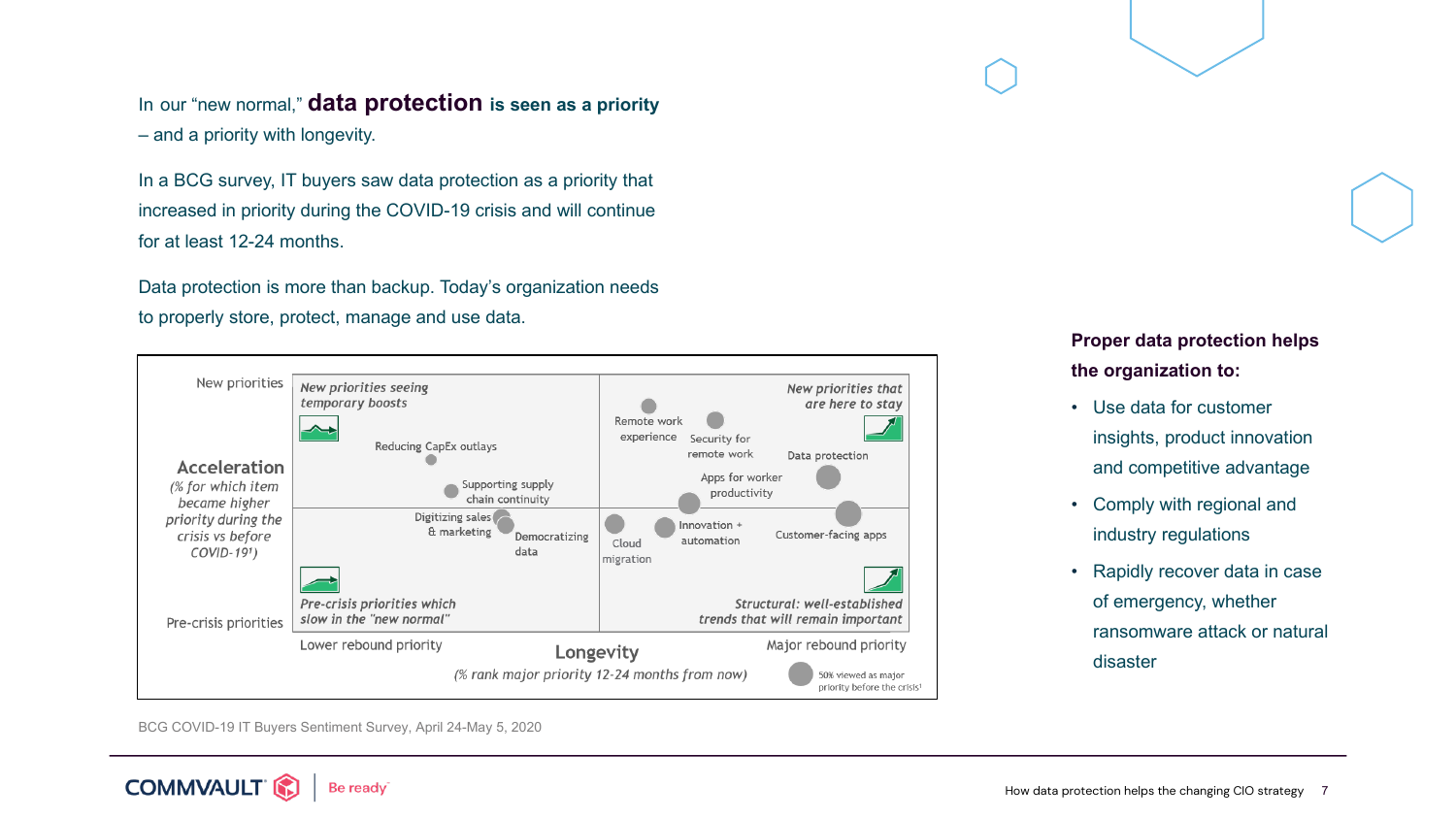<span id="page-7-0"></span>**With the global move** to remote work, organizations of all sizes scrambled to find ways to maintain productivity. When workers can't physically be in an office or data center, cloud is a flexible option for accessing and using data from any remote location.

CIOs want to quickly take advantage of cloud. It's not just moving to the cloud; it's about "transforming with cloud" ([Infosys, CIO Magazine](https://www.cio.com/article/3533343/scaling-up-to-the-next-stage-of-transformation-on-cloud.html)).

With data in the cloud, organizations can take advantage of big data analytics, artificial intelligence, machine learning, internet of things, blockchain, and edge computing. Fast, secure cloud data migration is critical.

- Cloud adoption is usually part of a larger, multi-year digital transformation project.
- COVID-19 has accelerated or reprioritized digital transformation projects.



**49% of surveyed** Commvault cloud customers said faster digital transformation is a top 3 priority during the current global pandemic.

Commvault cloud data protection customer survey, 106 sample size, June 2020 TVID: [5FB-EDB-76D](https://www.techvalidate.com/product-research/commvault-software/facts/5FB-EDB-76D)

TechValidate survey of 41 users of Commvault software. TVID: [5FB-EDB-76D](https://www.techvalidate.com/product-research/commvault-software/facts/5FB-EDB-76D)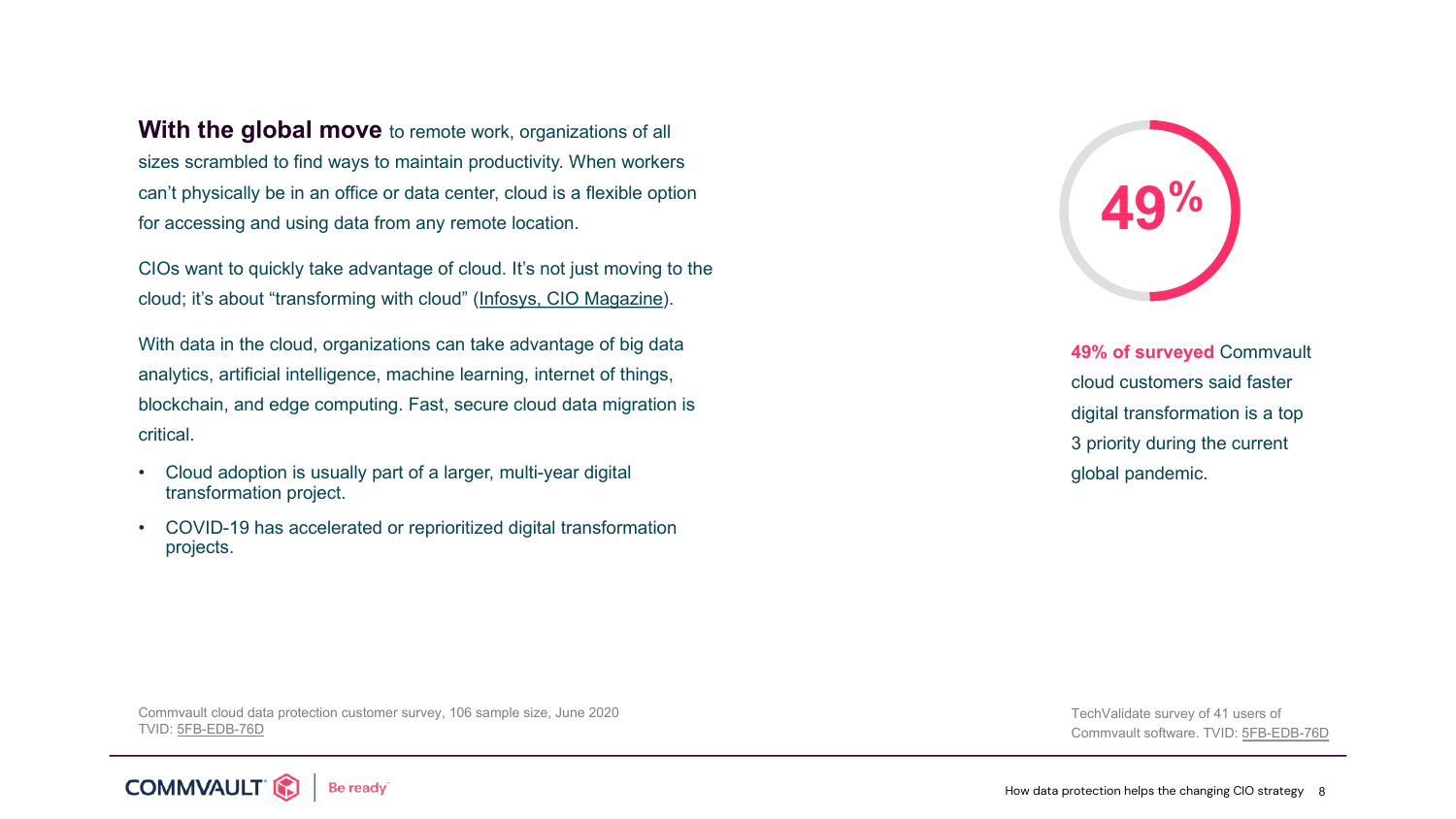## **We saw 2 years of digital**

## **transformation in 2 months.**

#### **Microsoft**

https://www.microsoft.com/en-us/microsoft-365/ [blog/2020/04/30/2-years-digital-transformation-2-months/](https://www.microsoft.com/en-us/microsoft-365/blog/2020/04/30/2-years-digital-transformation-2-months/) 



Copyright © 2020 Commvault | All Rights Reserved. 9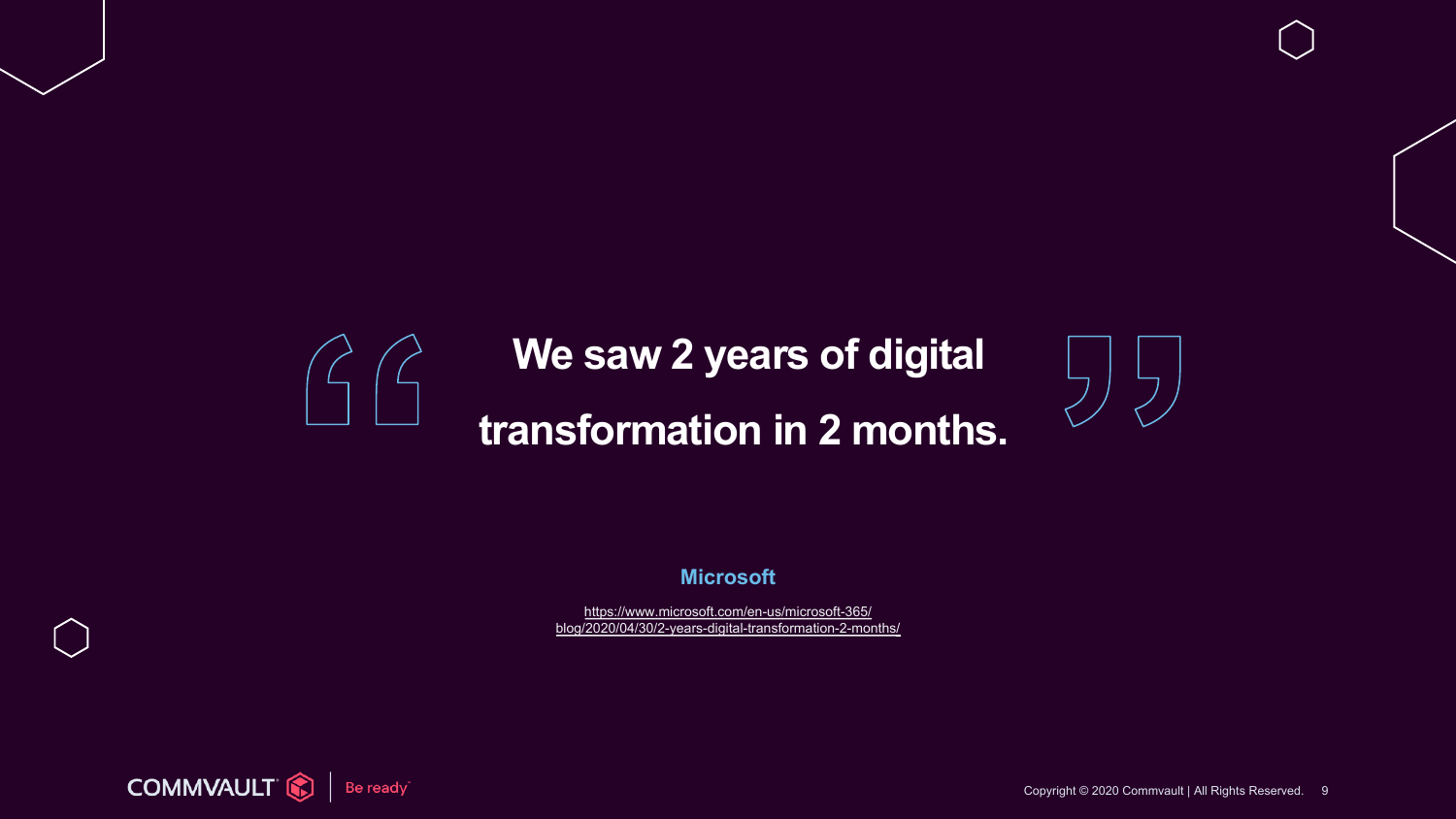### **About 1 in 3 companies are accelerating cloud migrations1**

Cloud data migration is a critical part of a cloud initiative. Customers who were using Commvault for cloud data migration prior to the global crisis share their success.

**"Moving into the cloud has been really simple."**

Ben Roper, Enterprise Backup and Recovery Specialist, Parsons Corp [Customer video.](https://www.youtube.com/watch?v=glOFAZ1capk)

**"Everything Commvault promised, it delivered... We got the integration with Amazon S3 and S3 Glacier up and running almost instantly."** [Harold Knapp, network operations director, The College of the Holy Cross, Case](https://www.commvault.com/resources/case-study-college-of-the-holy-cross) study, [Webinar](https://www.commvault.com/webinars/college-of-the-holy-cross)

**"Commvault enabled us to efficiently configure a cloud backup environment and dramatically reduced the workload for migrating data."** Byeong-Sub Park, Senior Manager, Information Operations Team, Yura Corporation [Case study](https://www.commvault.com/resources/case-study-yura-corporation)

BCG COVID-19 IT Buyers Sentiment Survey, April 24-May 5, 2020



#### **Cloud migration**

**34%** accelerating cloud migrations in response to COVID-19

**46%** expect cloud migration to be a major priority over next 12-24 months

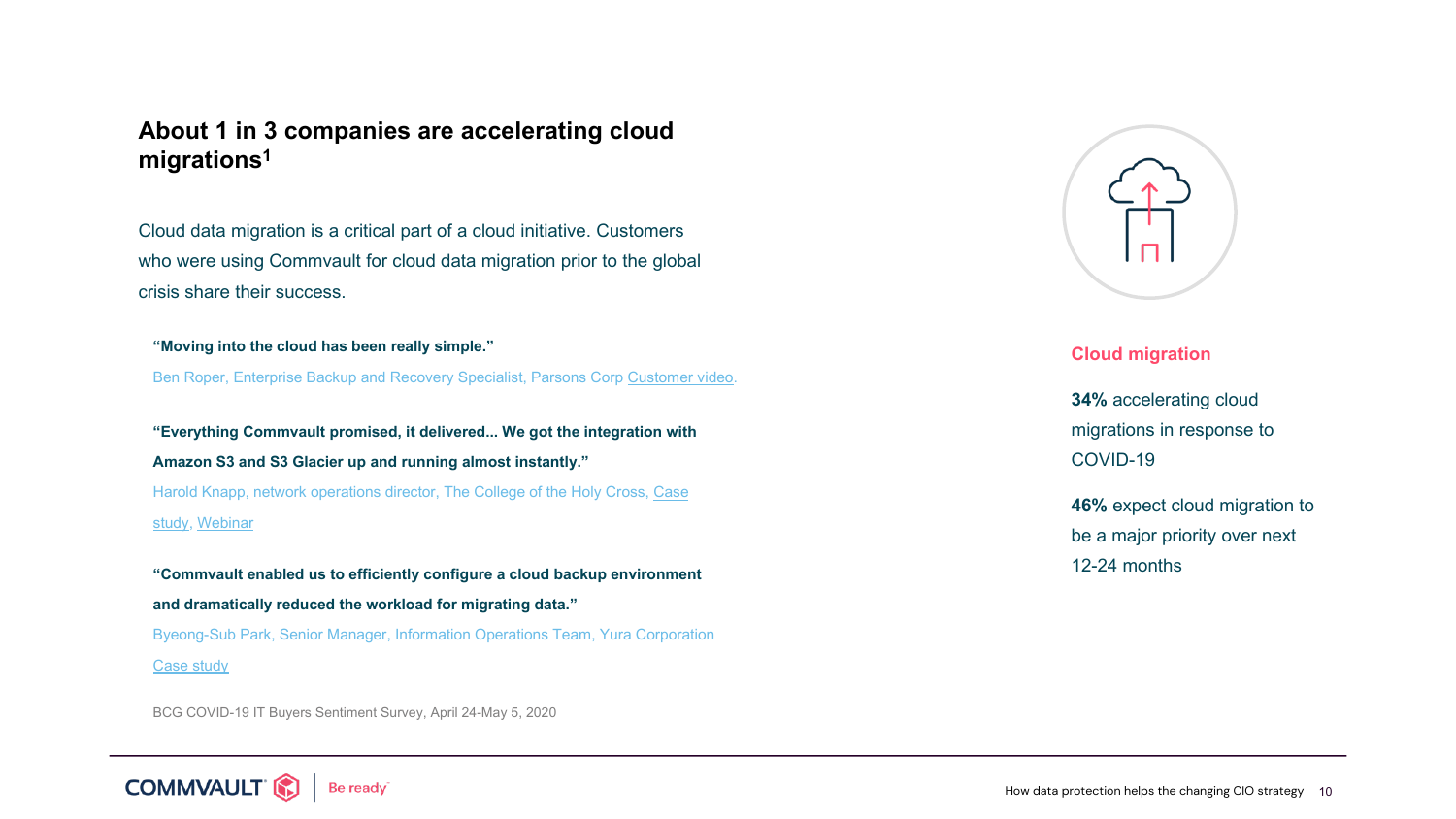### **Snapshots of cloud data protection**

How are leading enterprises using Commvault cloud data protection? Let them tell you.



Using multiple public clouds – Amazon AWS, Microsoft Azure, Google Cloud Platform – plus on-premises data, AstraZeneca has a Commvault data protection environment includes APIs to snapshot data, move data, back up data, destroy data and move it between clouds as well.

**[See the video](https://www.youtube.com/watch?v=DjJS9q8E5To)** with Scott Hunter, Global Infrastructure Services Director, AstraZeneca

[Read more https://www.commvault.com/blogs/im-lovin-it-customers-turn-to](https://www.commvault.com/blogs/im-lovin-it-customers-turn-to-commvault-in-the-cloud)commvault-in-the-cloud

**With an already robust Commvault deployment in place, we're now leveraging Commvault's cloud capabilities to shed ownership of our technology infrastructure; instead, we're investing heavily in the cloud to keep our IT operations running.** 

**The software solution from Commvault fills gaps in native cloud tools and has cut across every use case McDonald's Cloud Services team requires, providing optimized and effective backups across databases.** 

**Commvault's solution tunes performance across AWS and Microsoft Azure cloud servers and drives cost savings through deduplication and compression. McDonald's realizes value from a trusted, innovative team with Commvault.**

**Douglas Leonard, Director – Cloud Services, McDonald's Corporation**

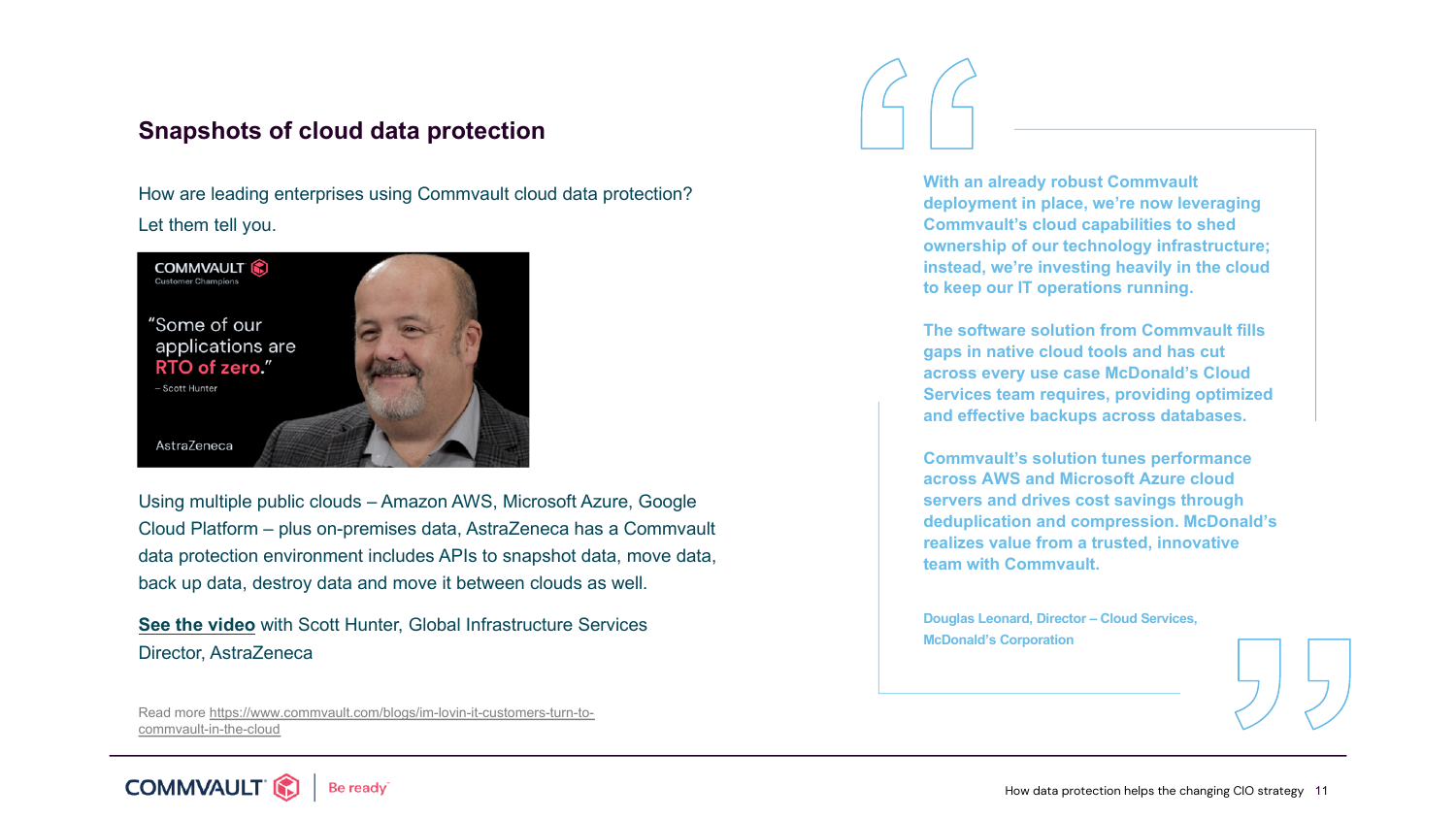#### **When will it be business as usual?**

Every day we see a new development in the COVID-19 global journey. Counties who have flattened the curve are trying to open offices with social distancing. There are cautious attempts at visiting restaurants and theme parks. States are testing phased opening of business and citizen services.

In many other countries and regions, stay at home orders are driving more needs for online services, deliveries and virtual experiences. People have new needs, adjusted expectations of customer service, and constantly changing needs.

CFOs who responded to the PwC (PricewaterhouseCoopers) COVID-19 CFO Pulse Survey mid-April survey agreed – it's a gradual process.

### **If COVID-19 were to end today, how long would you estimate it would take for your company to get back to business as usual?**



 $8 - Apr-20$   $22 - Apr-20$ 

PwC COVID-19 US CFO Pulse Survey April 8, 2020: base of 313; April 22, 2020: base of 305

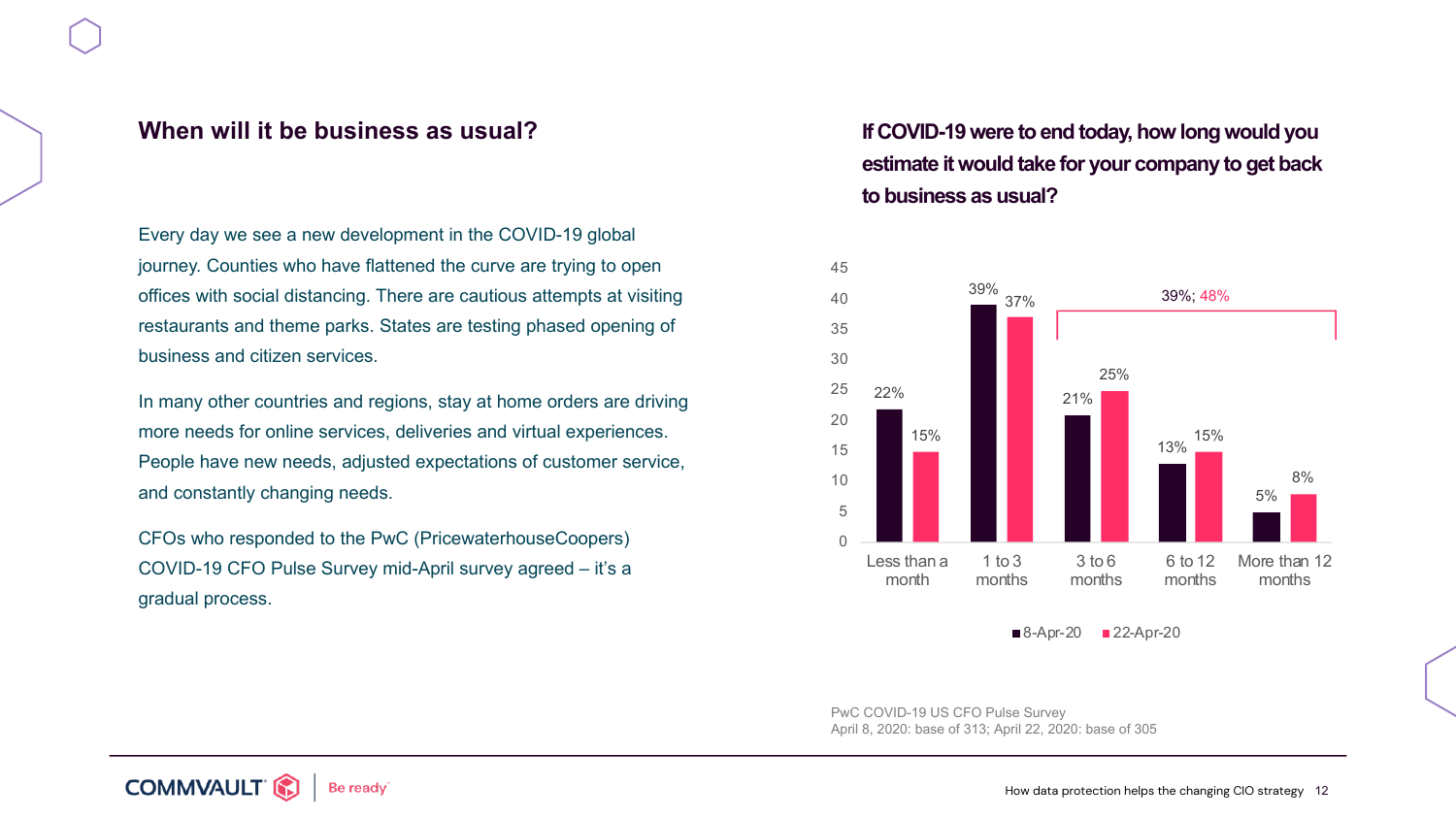#### <span id="page-12-0"></span>**Data protection: An IT opportunity for driving value**

There are three key ways that data protection can be a significant part of your next steps during these changing times.

- **1. CIOs and IT organizations are on the front line for as organizations continue remote work, virtualization, and online business**
- **2. IT must deliver cost savings while enabling the enterprise to adapt**
- **3. Leadership – in IT and the business – can make data protection a strategic imperative**

**This crisis is a powerful booster to the digital transformation. A 'wait-and-see attitude' is likely to have costly outcomes driving some organizations over the edge as their leaders are driving blind.**

**CIOs must also see COVID-19 as an opportunity to advance the value of IT, delivering more services and more efficiency for the business.**

**Serge Findling | Vice President of Research, Digital Transformation, IDC**



IDC, Post-COVID-19: A CIO Recovery Guide — Scenario Planning Your Responses, Serge Findling, April 2020,

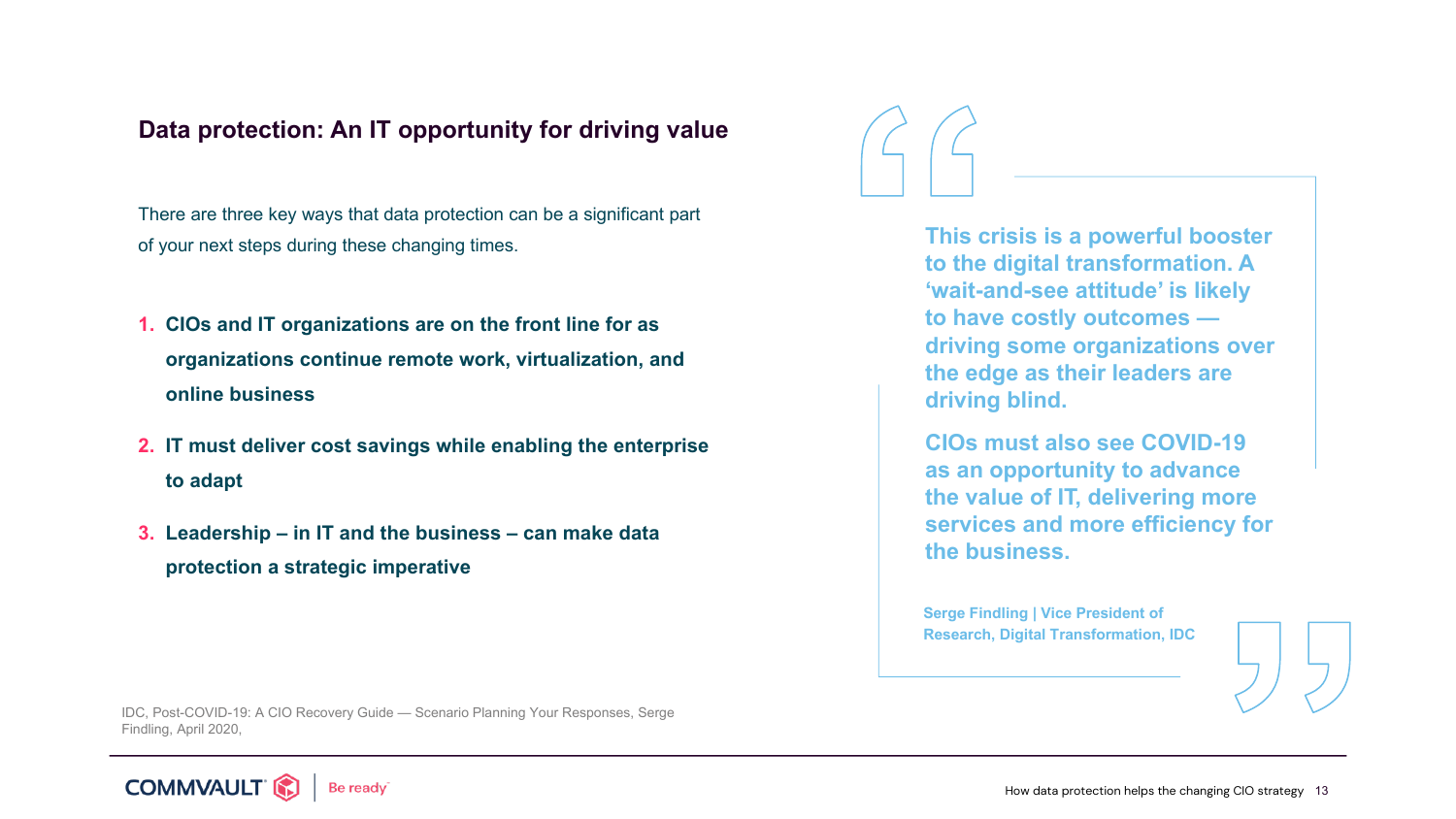<span id="page-13-0"></span>**Data protection: An IT opportunity for driving value**

Organizations that quickly moved to remote work made concessions.

While industry experts were asking IT to consider security and data management, everyone worked very quickly to accommodate corporate demands.

Now may be the time to go back and adjust data protection policies to accommodate the new normal workplace.

**Now is the time to ask key data protection questions…**

**1. Continue remote work Which of the following is your company planning to implement once you start to transition back to on**site work? (Select all that apply.)



PwC (PricewaterhouseCoopers) COVID-19 CFO Pulse Survey April 22, 2020: bases of 305



How data protection helps the changing CIO strategy 14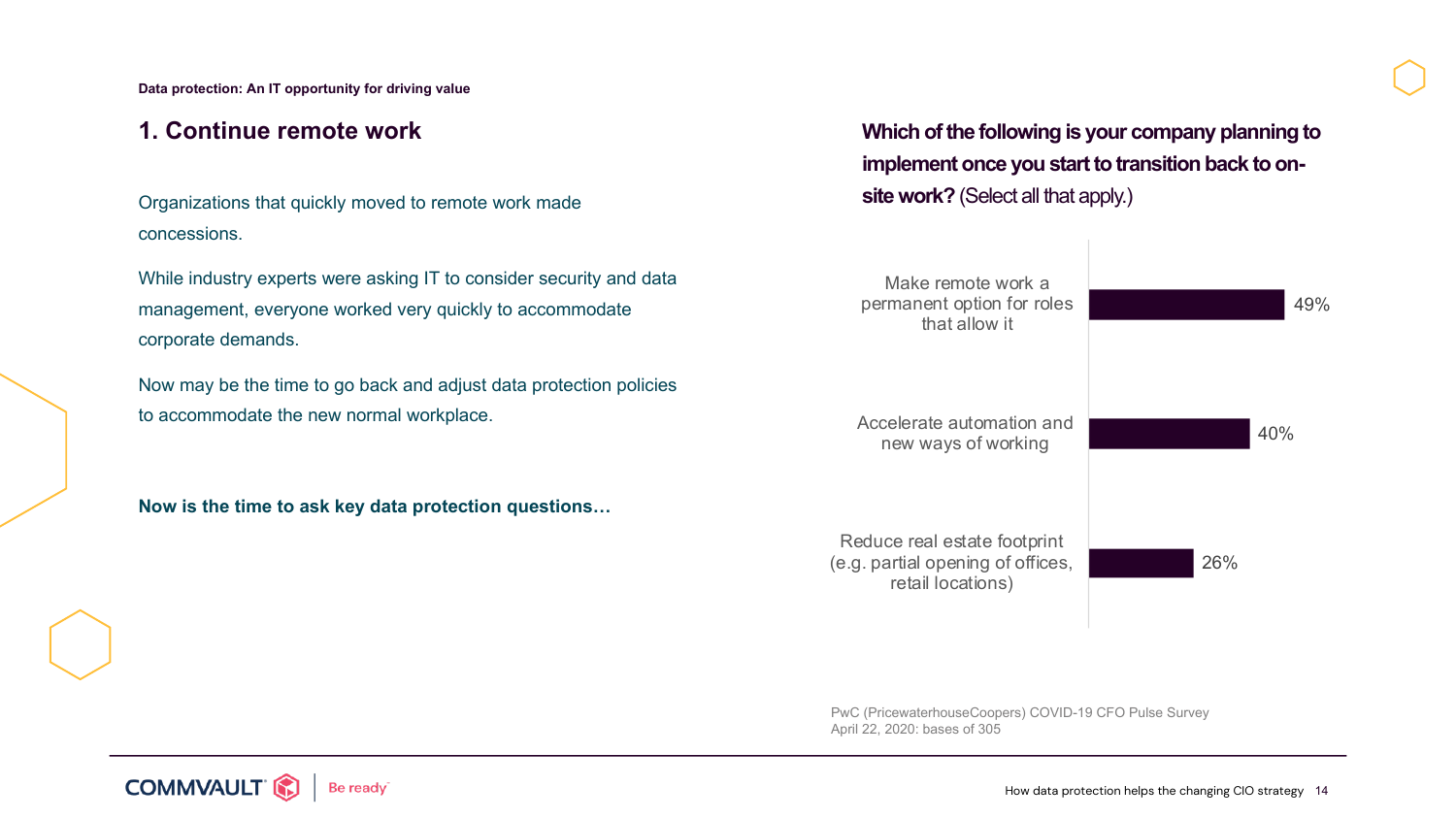#### **Big questions for remote work and data protection**

**Are employee devices protected by endpoint backup?** Check out the free trials of Metallic, providing endpoint backup for remote devices.

**Did you expand data protection when you added an Office 365 trial?** Think of the critical data in your Office 365 trial environment. Commvault can support your trial environment, then smoothly transition to support the Office 365 production environment at the end of your trial. High availability is not the same as data protection.

**Do you really have backup and recovery for the key SaaS products critical to your business?** SaaS needs backup. Salesforce, SAP HANA, industry specific SaaS applications – they all need data protection.

**Can you quickly recover virtual environments?** Employees not used to working from home make mistakes. If you need to recover a single file from a virtual machine, do you have granular recovery for just that one item, or do you need to recover an entire VM?

**Are you protected against ransomware?** Sadly, ransomware attacks are still happening during the pandemic. Is your data safely protected from a ransomware attack? Can you recover data quickly to keep the business up and running?

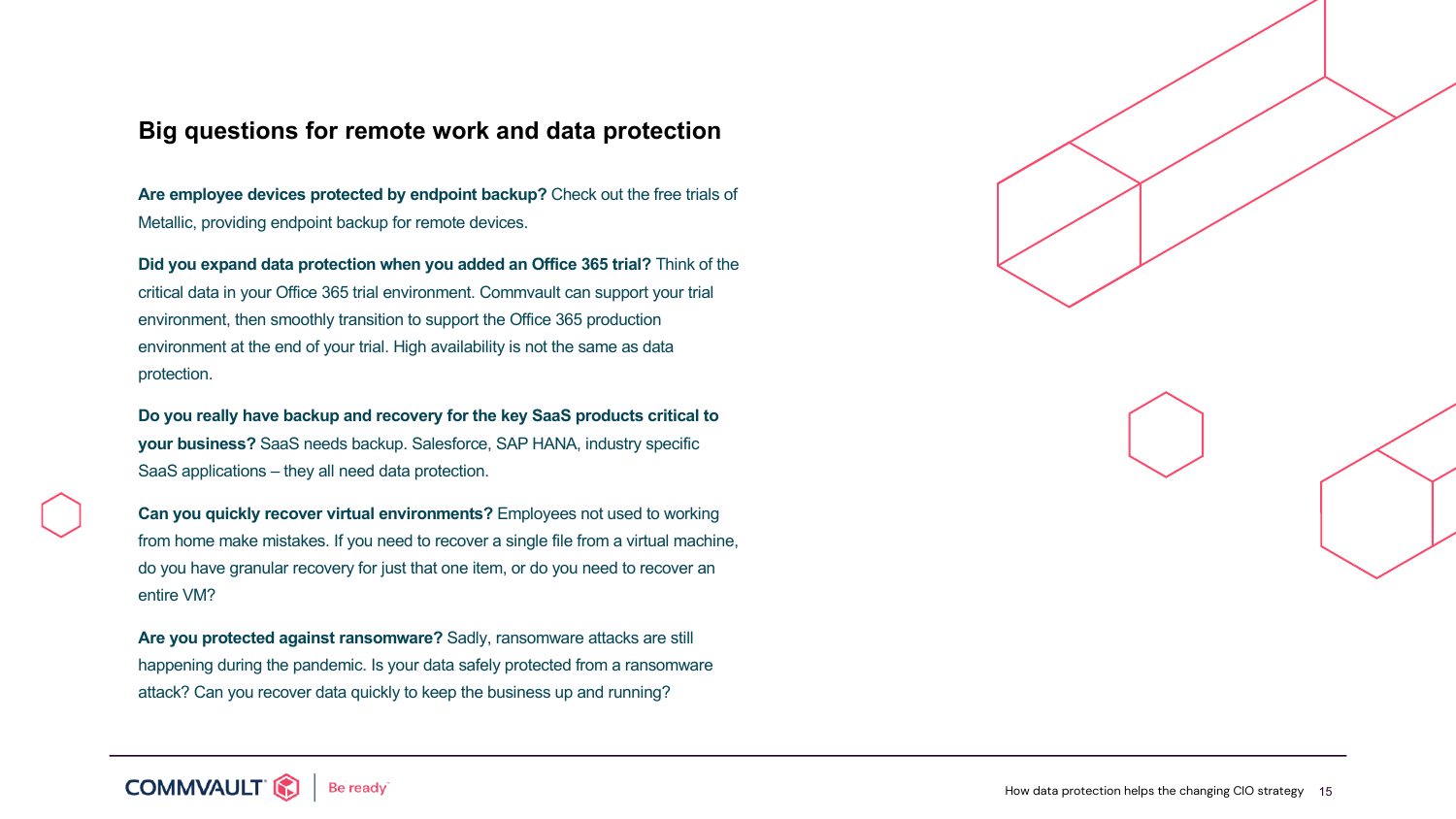#### **Commvault customers are confident with remote work**

For many Commvault customers, remote work was a smooth transition. Some organizations added endpoint data protection to cover the devices of remote workers. Others adopted Microsoft Office 365 and simply expanded their Commvault data protection to cover the new SaaS implementation.

As IT professionals also moved to a remote work format, they were able to continue to store, protect, manage, and use data. Critical business data was still accessible to employees. In fact, 2 out of 3 surveyed Commvault customers who are using cloud data protection, said Commvault cloud data protection helps their organization have more accessible data.

**"We are able to ensure data backup of employees who are currently working from home1."** Senior IT Manager, Medium Enterprise Industrial Manufacturing Company



### **2 out of 3 surveyed**  Commvault cloud customers said cloud data protection helps their organization have more accessible data<sup>2.</sup>

1 TVID: 0F6-4B8-996 2 TechValidate survey of 43 users of Commvault software; TVID: E83-6D4-EBB

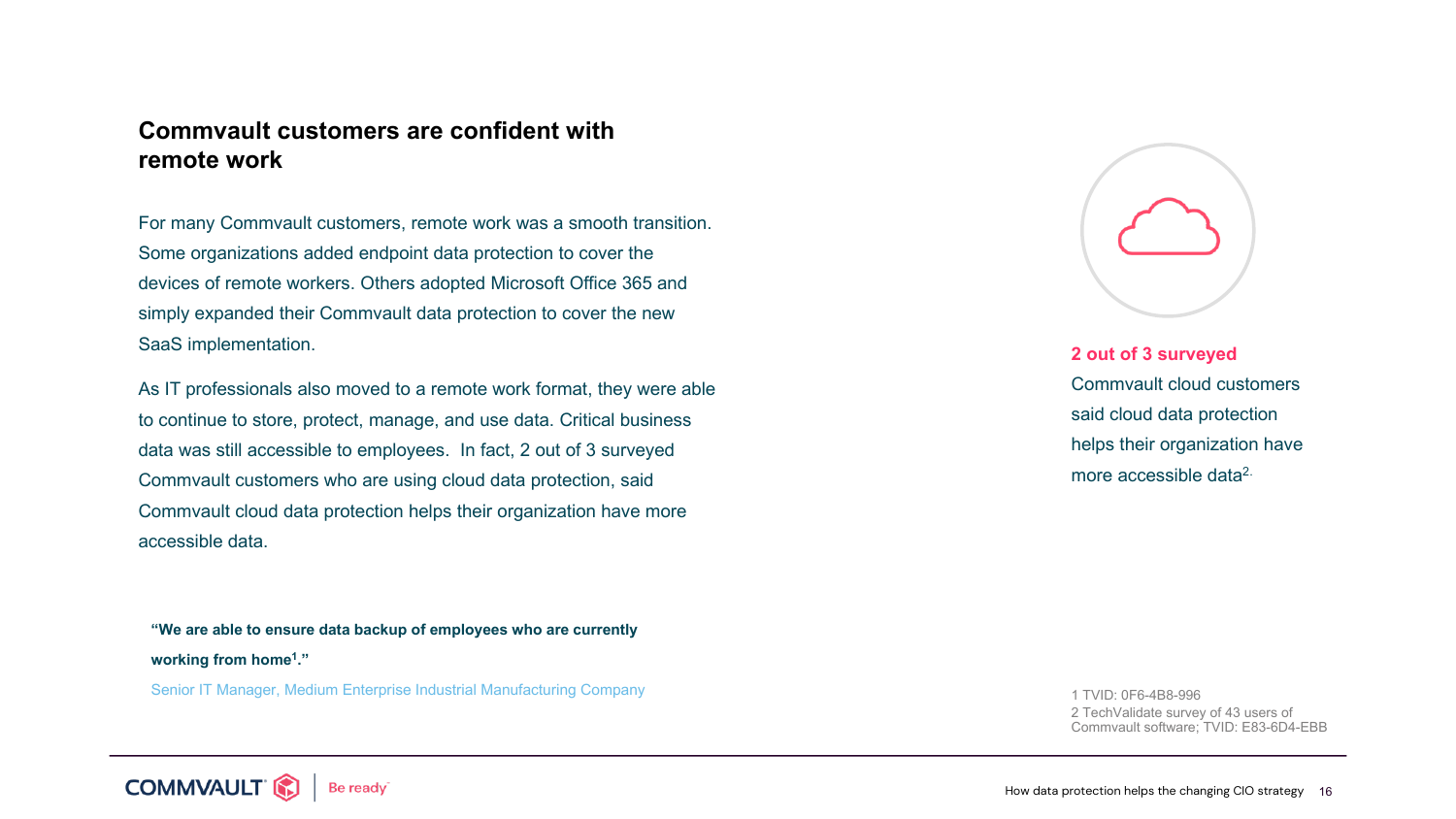**How is Commvault cloud data protection helping your organization to be ready through the global pandemic?**

"Our Office 365 data is protected."

IT Architect, Medium Enterprise Insurance Company

"We are running the same mode, just with remote workers."

IT Manager, Medium Enterprise Government Company

**Allowing adoption of cloud-based solutions to enable remote work.**

**IT Professional, Medium Enterprise Government Company**

Commvault cloud data protection customer survey, 106 samples size, June 2020 TVID [E83-6D4-EBB,](https://www.techvalidate.com/product-research/commvault-software/facts/E83-6D4-EBB) [0F6-4B8-996](https://www.techvalidate.com/product-research/commvault-software/facts/0F6-4B8-996), [690-41C-06A,](https://www.techvalidate.com/product-research/commvault-software/facts/690-41C-06A) [4ED-A63-65E](https://www.techvalidate.com/product-research/commvault-software/facts/4ED-A63-65E), [5E9-9C1-CA1](https://www.techvalidate.com/product-research/commvault-software/facts/5E9-9C1-CA1)

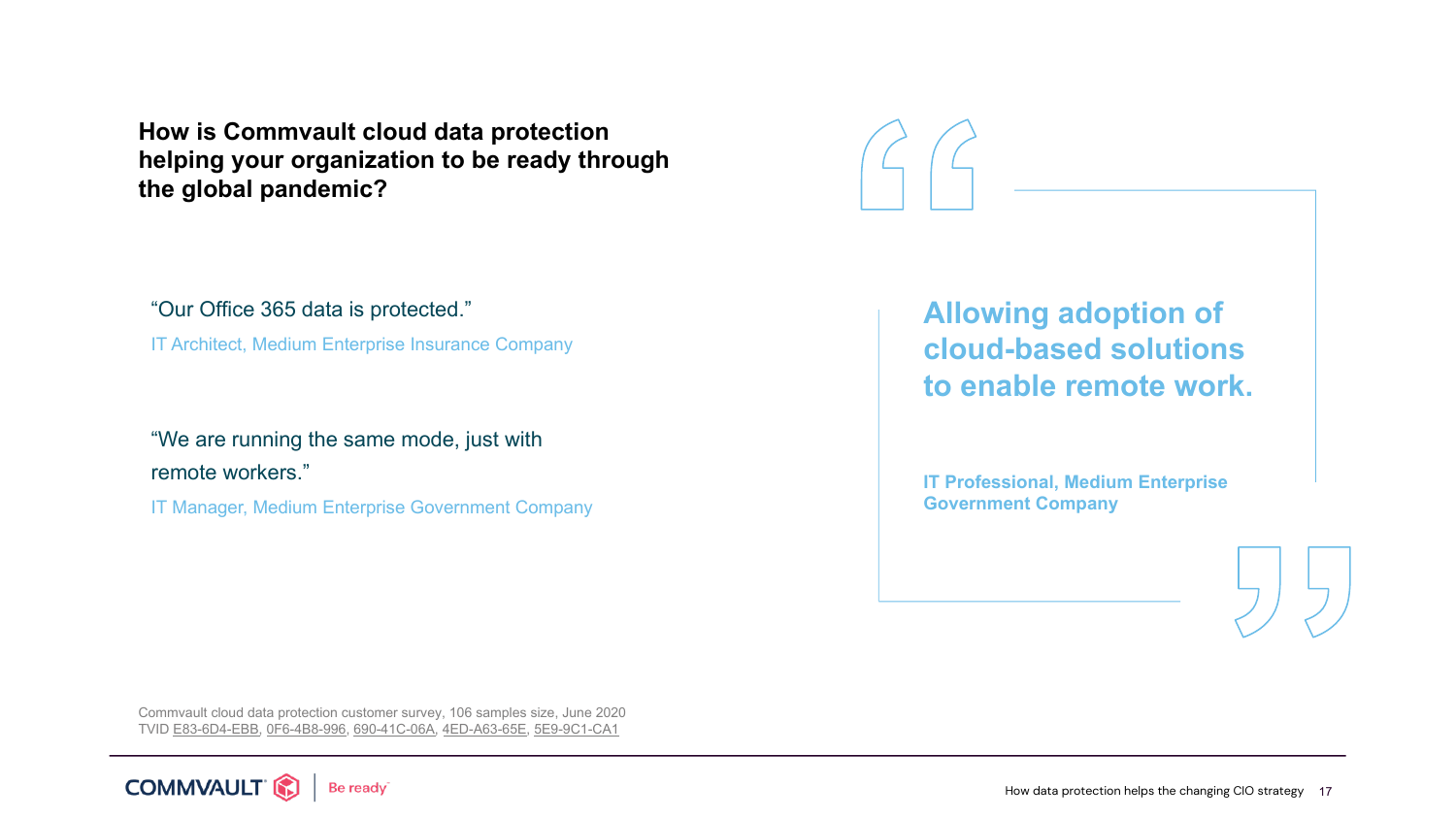<span id="page-17-0"></span>**Data protection: An IT opportunity for driving value**

#### **2. Deliver cost savings**

The first focus is the health and safety of your people. Can you help your people – especially your IT team – complete more work in less time?

Commvault customers are finding time savings with streamlined data protection:

- **1 FTE** (full time equivalent). Global RF semiconductor manufacturer [Quorvo](https://www.youtube.com/watch?v=f05YdB9qRZk&feature=youtu.be) was able to save 1 FTE with Commvault. Now the IT team can focus more time on value-added work.
- **50% less time on data recovery.** After data loss from a ransomware attack, [NPC System,](https://www.commvault.com/resources/case-study-npc-system) a Korean ERP solution provider, switched to Commvault. They credit the intuitive Commvault user interface and table-level recovery feature with saving time spent on data recovery and maximizing productivity.
- **30% overall time savings.** [The College of the Holy Cross](https://www.commvault.com/resources/case-study-college-of-the-holy-cross) replaced tape backups with cloud. The Commvault direct integration to Amazon S3 and Amazon S3 Glacier saves time and work.



**COMMVAUL** 





IDC, Post-COVID-19: A CIO Recovery Guide — Scenario Planning Your Responses, Serge Findling, April 2020

Be ready<sup>®</sup>

**People are the top priority; however, cash is the second priority.**

**IDC**

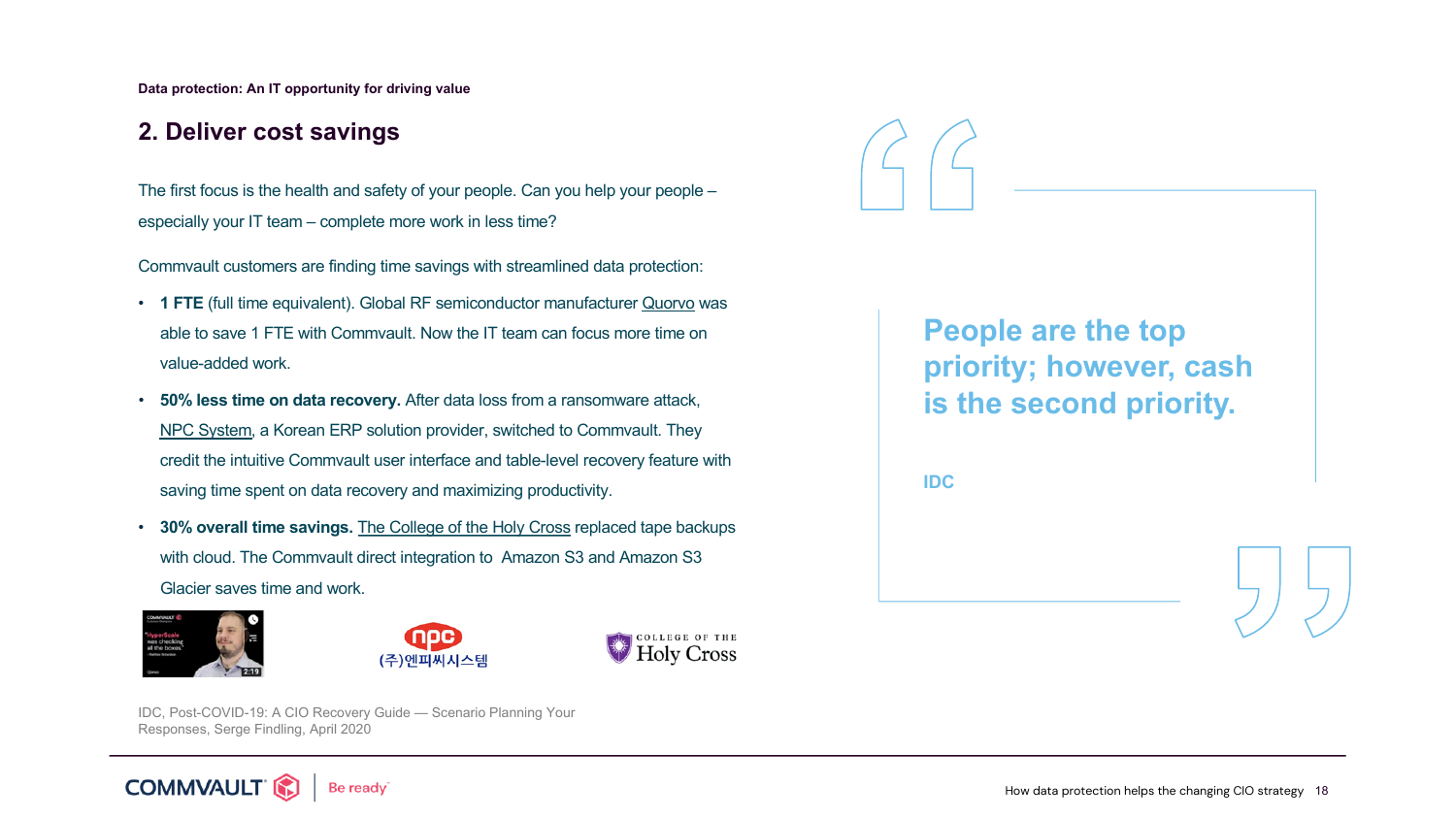### **Many CFOs have focused on**

**how they can manage their cash** 

### **pressures to ride out the crisis.**

**PWC**

COVID-18 US CFO Pulse Survey April 8, 2020: base of 212; April 22, 2020, base of 305



Copyright © 2020 Commvault | All Rights Reserved. 19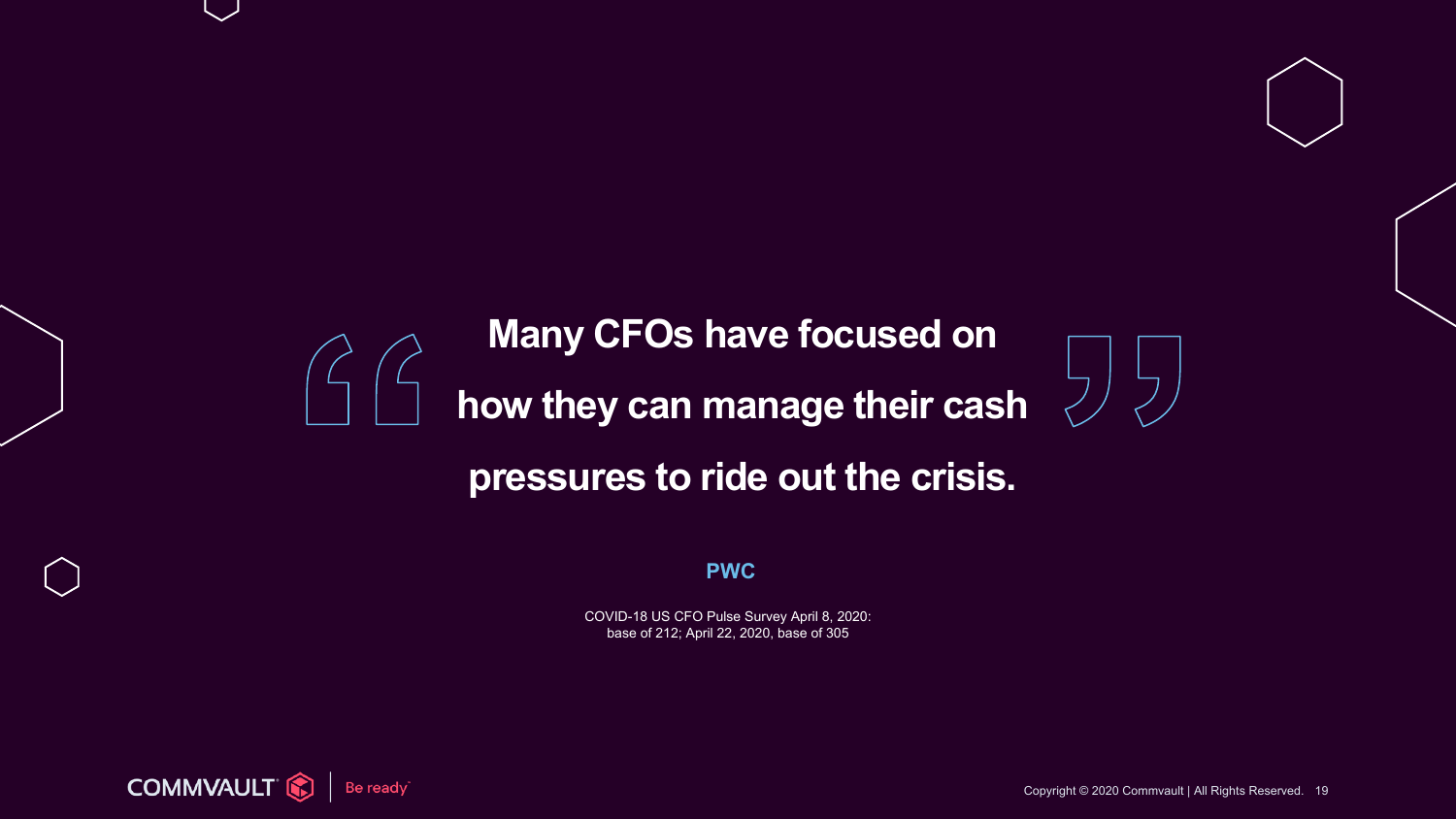**Data protection: An IT opportunity for driving value**

#### **2. Deliver cost savings**

Can your IT team find cost savings in unexpected places?

Commvault customers are finding cost savings from data protection best practices.

- **\$2.5 million NZD**, an expected 3-year savings by Spark New [Zealand,](https://www.commvault.com/resources/case-study-spark-new-zealand) who switched to Commvault. New Zealand's largest telecommunication and digital services company also was able to cut 30 work hours per week by streamlining data protection with Commvault.
- > **£1 million**, that's what the [University](https://www.commvault.com/resources/case-study-university-of-leicester) of Leicester estimates they have saved from deduplication since deploying Commvault in 2010. Additionally, the UK research university estimates £700,000 in hardware cost savings plus 1,800 hours saved by simplifying management.
- **£60,000** over three years, French ecommerce retailer [Le Redoute UK](https://www.commvault.com/resources/case-study-la-redoute) estimates their savings from just data protection licensing. The firm also is saving 12- 24 hours in weekly backup administration time by streamlining work with Commvault.



**COMMVAUL1** 



La Redoute

WC COVID-19 US CFO Pulse Survey April 8, 2020: base of 212; April 22, 2020, base of 305

Be readv



- Cash is the second priority behind people. Budgets have shifted – or have been cut. With an already tight IT budget, where can you find more cost savings? Data protection may be your answer.
- According to PwC, what will continue to be of importance to organizations are projects that are "considered important to future growth including digital transformations, customer experience, or cybersecurity and privacy."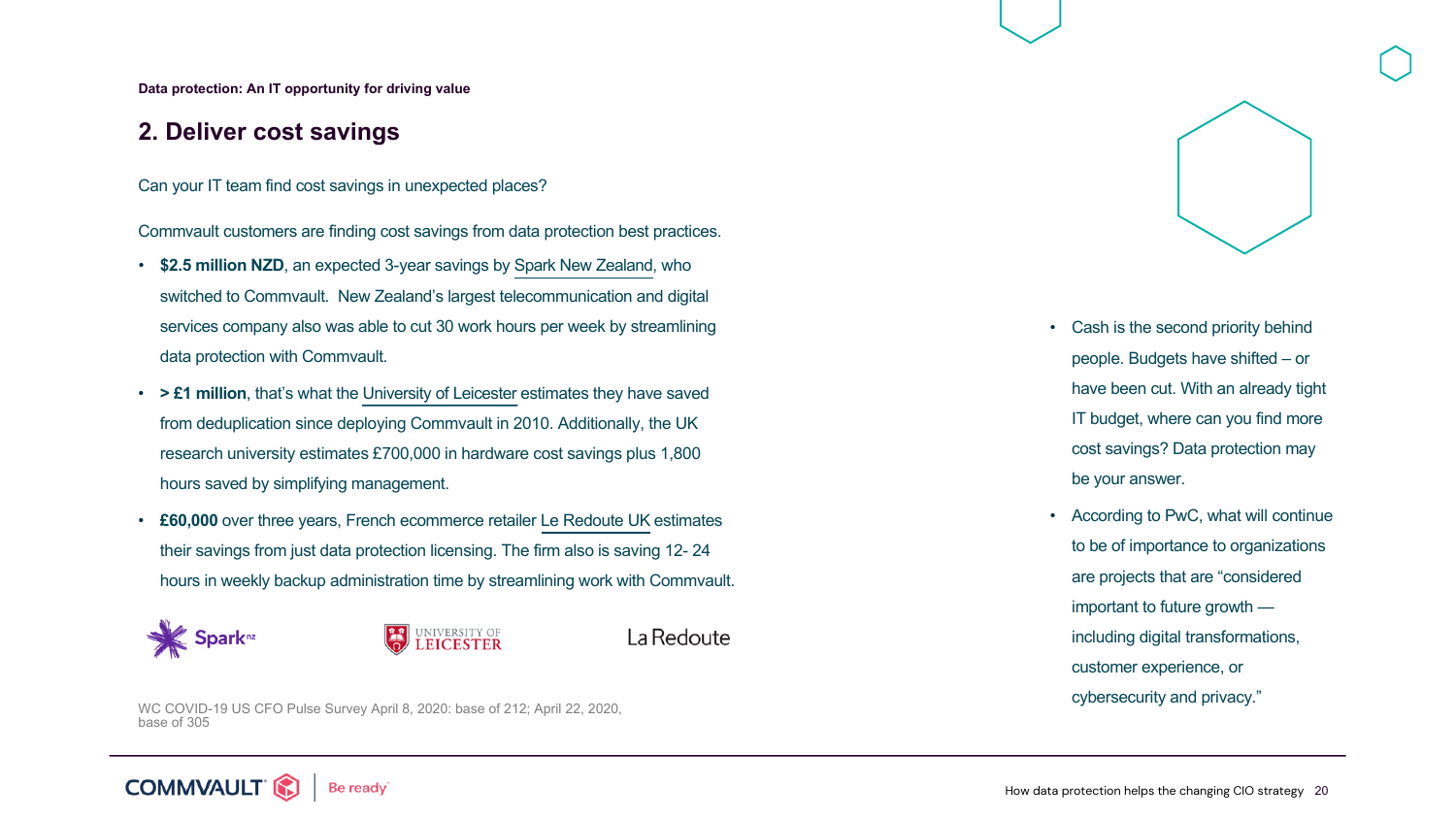#### **Commvault customers find cost savings**

Many Commvault data protection customers find cost savings – IT budget money that can be saved. Money can be saved with deduplication and compression of data, reducing the cost of storage and the amount of data the needs to travel to the cloud. Save on cloud spend by automating SLA-based data archiving, seamless moving data into a less expensive storage tier.

Others consider cost savings from automation, freeing up staff to do more strategic work. Speed and scalability in data protection help IT staff securely complete projects in less time. At the end of the day, a great data protection experience can mean more confident – and more productive - employees.



**How is your IT department being changed by the global pandemic?**

44% of surveyed Commvault cloud customers said their IT department has more reliance on automation during the current global pandemic.

TechValidate survey of 41 users of Commvault software; TVID: B0E-EFD-371

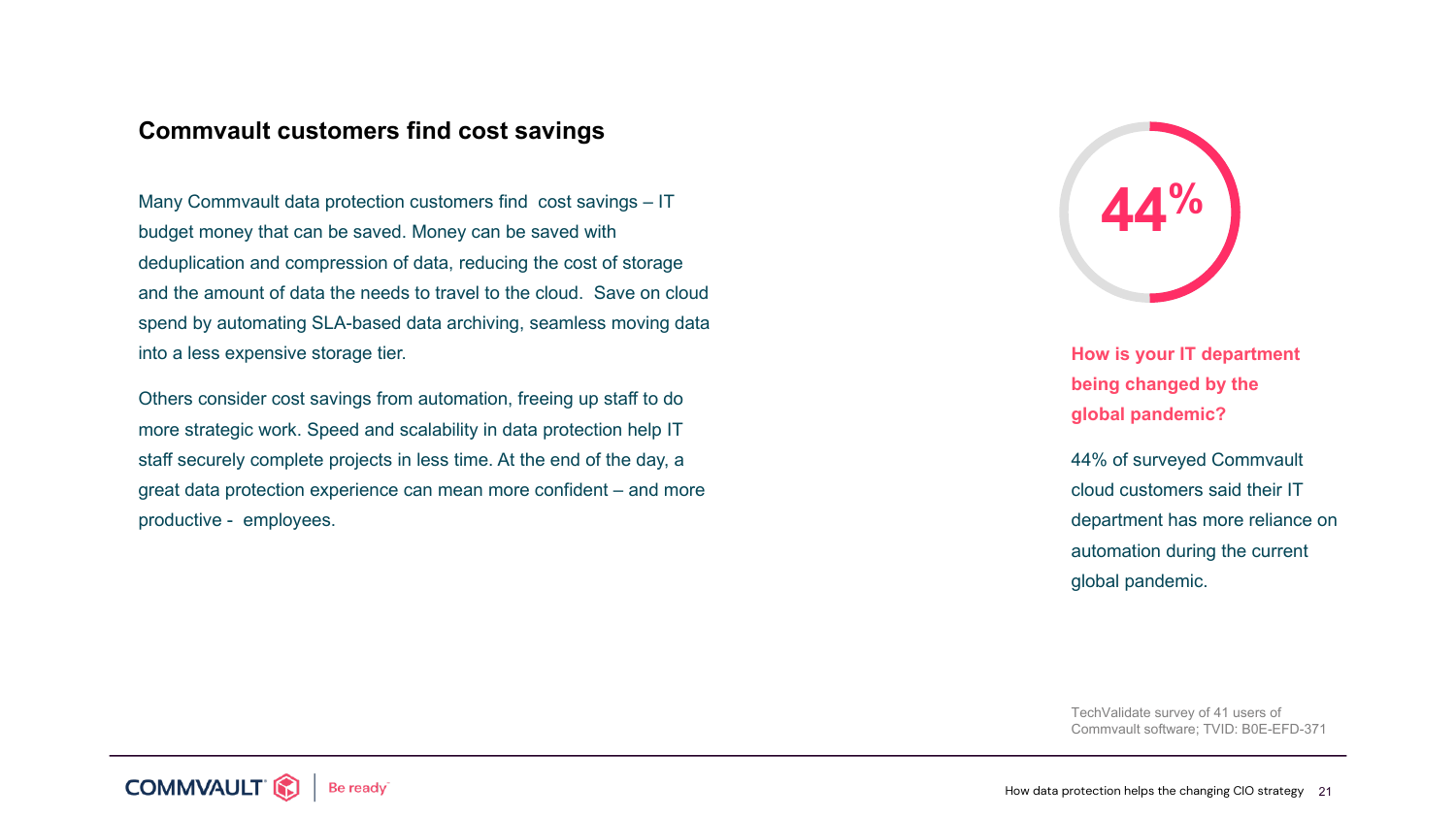**How is Commvault cloud data protection helping your organization to be ready through the global pandemic?**

"By greater efficiency in deduplication and backup. This gives more time and cost savings, which in turn allows us to devote more time to manage other tasks."

IT Director, Educational Institution

"Easy management."

**IT Staff, Educational Institution** 

**Just relying on backups to keep working. IT Director, Educational Institute** 

Commvault cloud data protection customer survey, 106 samples size, June 2020 TVID [B0E-EFD-371,](https://www.techvalidate.com/product-research/commvault-software/facts/B0E-EFD-371) [75C-4FB-BB8,](https://www.techvalidate.com/product-research/commvault-software/facts/75C-4FB-BB8) [745-061-536,](https://www.techvalidate.com/product-research/commvault-software/facts/745-061-536) [2CF-19C-73E](https://www.techvalidate.com/product-research/commvault-software/facts/2CF-19C-73E)

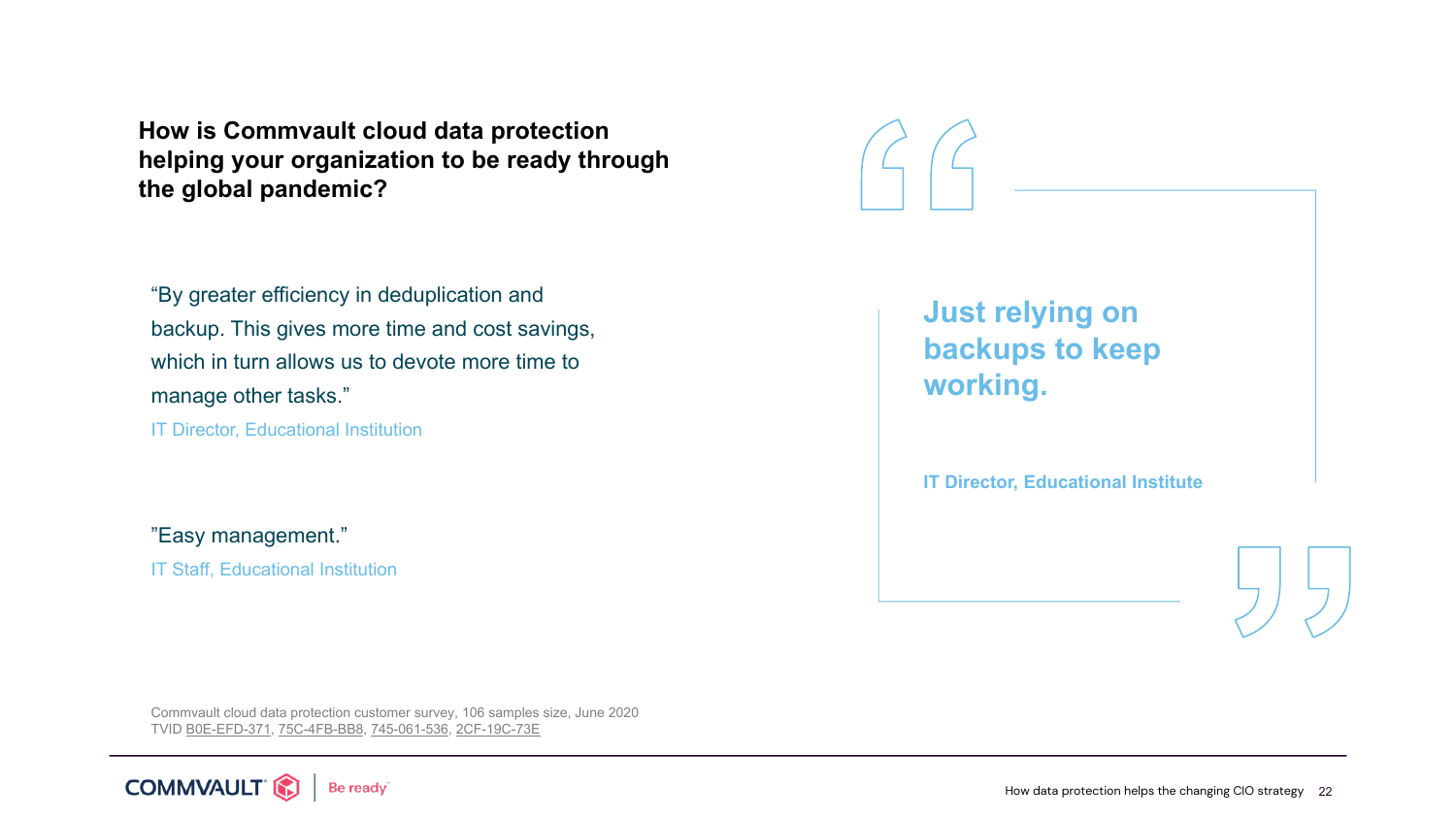<span id="page-22-0"></span>**Data protection: An IT opportunity for driving value**

#### **3. Make data protection a strategic imperative**

In these challenging times, we all want to help one another. CIOs can take this opportunity make a difference.

Commvault C-level customers know they have an impact on the overall organization:

- **Improving efficiency.** People need access to data and quickly. Eran Gutman, CIO of [Shikun](https://www.youtube.com/watch?v=KD5JepQQ5ek) and Binui, the leading real estate and construction firm in Israel, explains that with Commvault he knows where the data is and can ensure that he can back up the data.
- **Choosing what's best for the business.** Each cloud offers different business advantages. Xiang Song, Chief Technology Officer for CITIC Technology Development [Company, an industry internet service provider, knows he c](https://www.commvault.com/resources/case-study-citic-cloud)an reduce complexity of managing cloud data with Commvault.
- **Plan for future growth.** The amount of data under management will just keep increasing. Gareth Burton, CIO Europe for Laing [O'Rourke,](https://www.commvault.com/resources/case-study-laing-orourke) a large-scale construction firm, planned for future data growth. Commvault offers scalability, yet a clear approach to data management.







**The COVID-19 pandemic is an opportunity for CIOs to make a difference, stepping up and helping beyond their historical domain.**

**CIOs most urgently rework their plans and adapt to the unknow business environment laying ahead.**

**Serge Findling | Vice President of Research, Digital Transformation, IDC** 



IDC, Post-COVID-19: A CIO Recovery Guide — Scenario Planning Your Responses, Serge Findling, April 2020,



How data protection helps the changing CIO strategy 23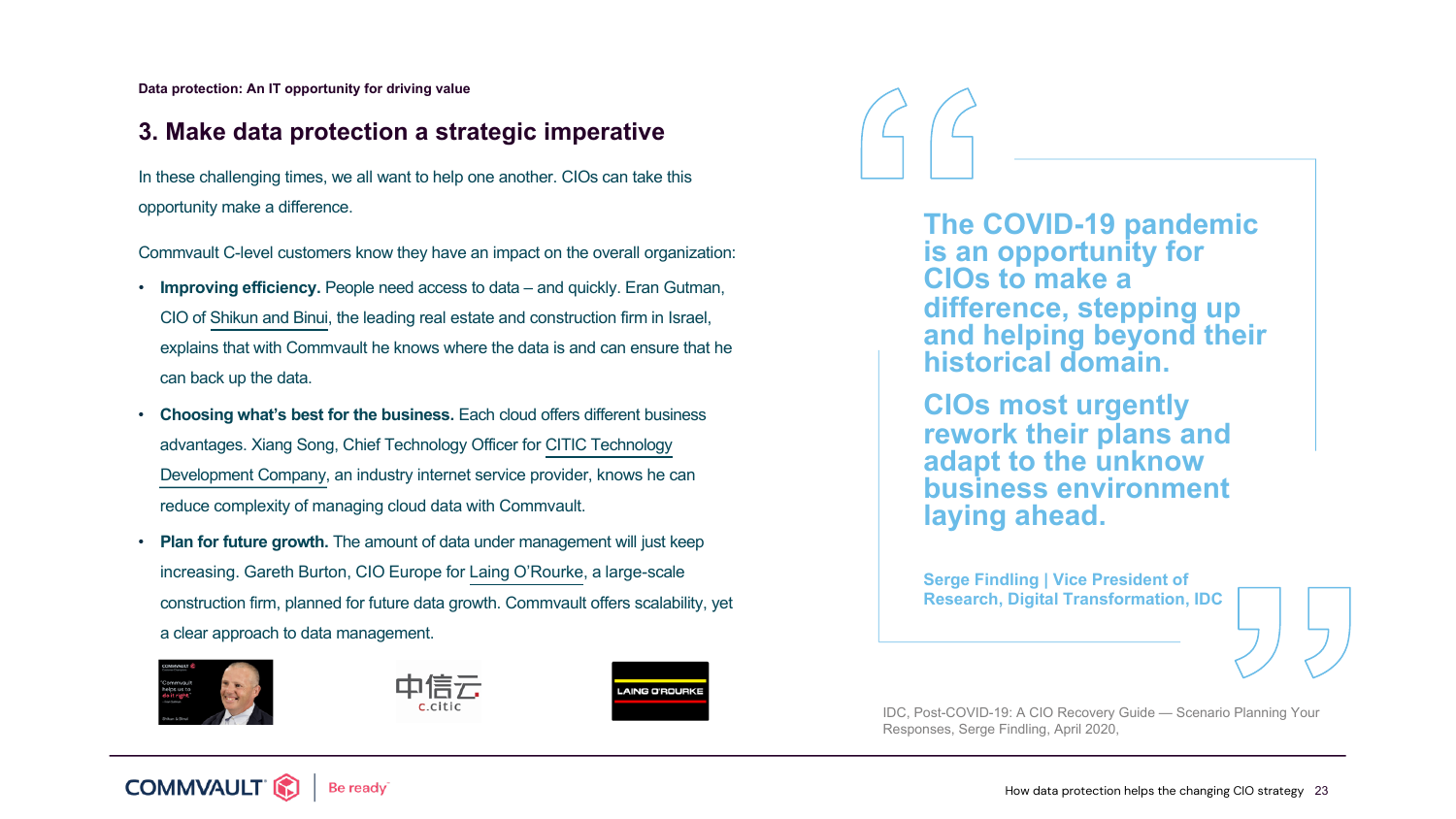#### **Commvault customers stay strategic**

Business demands have not stopped during the global pandemic. Leaders need access to sales data. Ransomware attacks have increased. Disaster recovery is a top concern.

Commvault customers are confident that they can be ready for the next data challenge. Immutable storage of backup data protects critical business workloads – SaaS apps, PaaS databases, IaaS virtual machine environments. Your business-critical data, protected.



**80% of surveyed** Commvault cloud customers said disaster recovery preparedness is a top 3 priority during the pandemic.



**61% of surveyed** Commvault cloud customers preventing ransomware attacks is a top 3 priority during the current global pandemic.

TechValidate survey of 41 users of Commvault software; TVID: B42-BA8-078; TVID: C08-6D3-E00

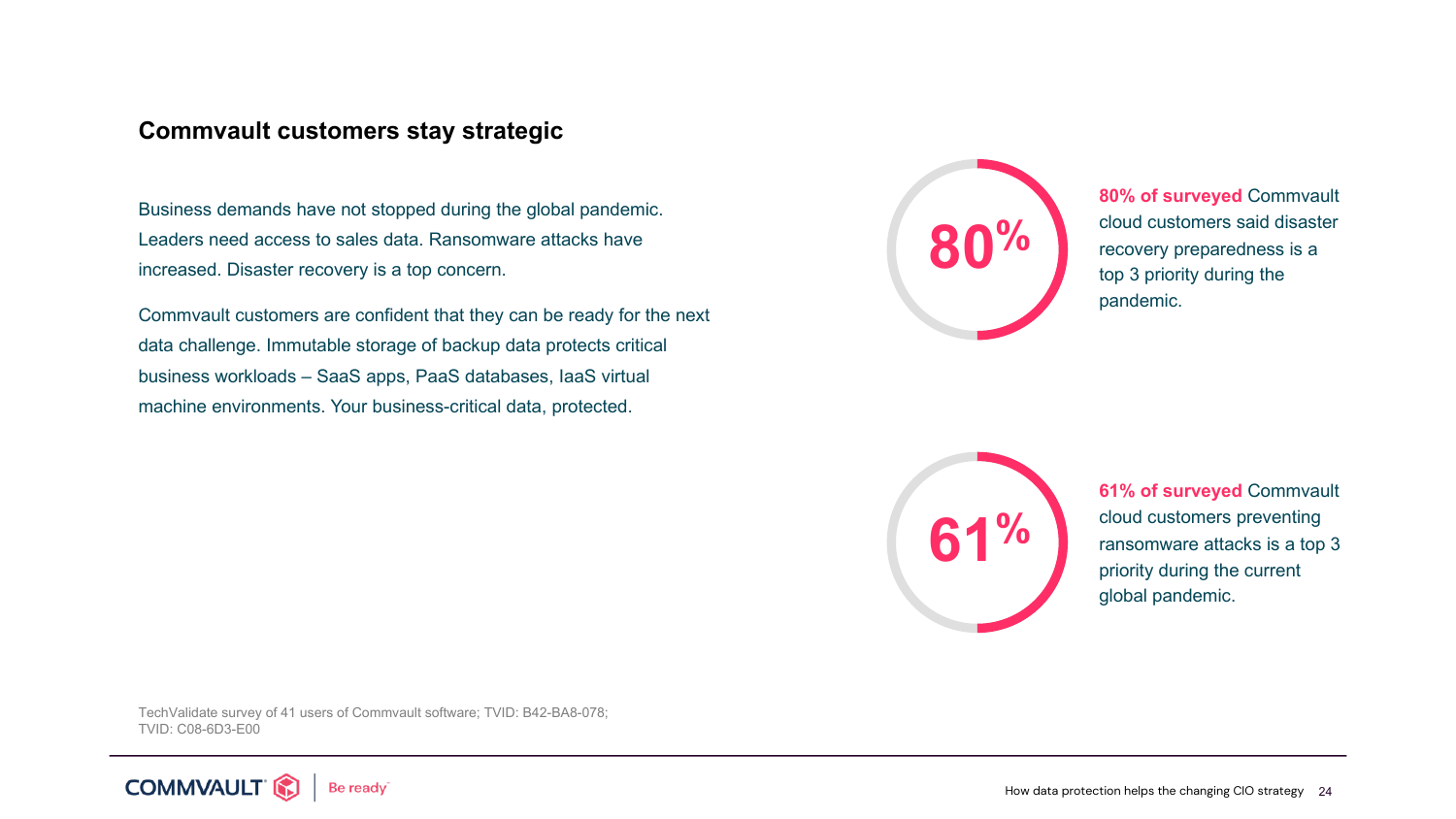**How is Commvault cloud data protection helping your organization to be ready through the global pandemic?**

"No real change. Just an assured awareness that our existing investment is meeting our strategic requirements before, during and after the global pandemic."

IT Manager, Medium Enterprise Professional Services Company

"More reliable access to data."

System Administrator, Large Enterprise Healthcare Company



**It's as it always has been, protecting our SaaS Salesforce and our on-premises workload without us having to worry, so we can focus on supporting the business.**

**IT Staff, State & Local Government**



Commvault cloud data protection customer survey, 106 samples size, June 2020 TVID[B42-BA8-078,](https://www.techvalidate.com/product-research/commvault-software/facts/B42-BA8-078) [C08-6D3-E00,](https://www.techvalidate.com/product-research/commvault-software/facts/C08-6D3-E00) [441-717-C33](https://www.techvalidate.com/product-research/commvault-software/facts/441-717-C33), [6C4-E64-9B4,](https://www.techvalidate.com/product-research/commvault-software/facts/6C4-E64-9B4) [3F8-B59-C40](https://www.techvalidate.com/product-research/commvault-software/facts/3F8-B59-C40)

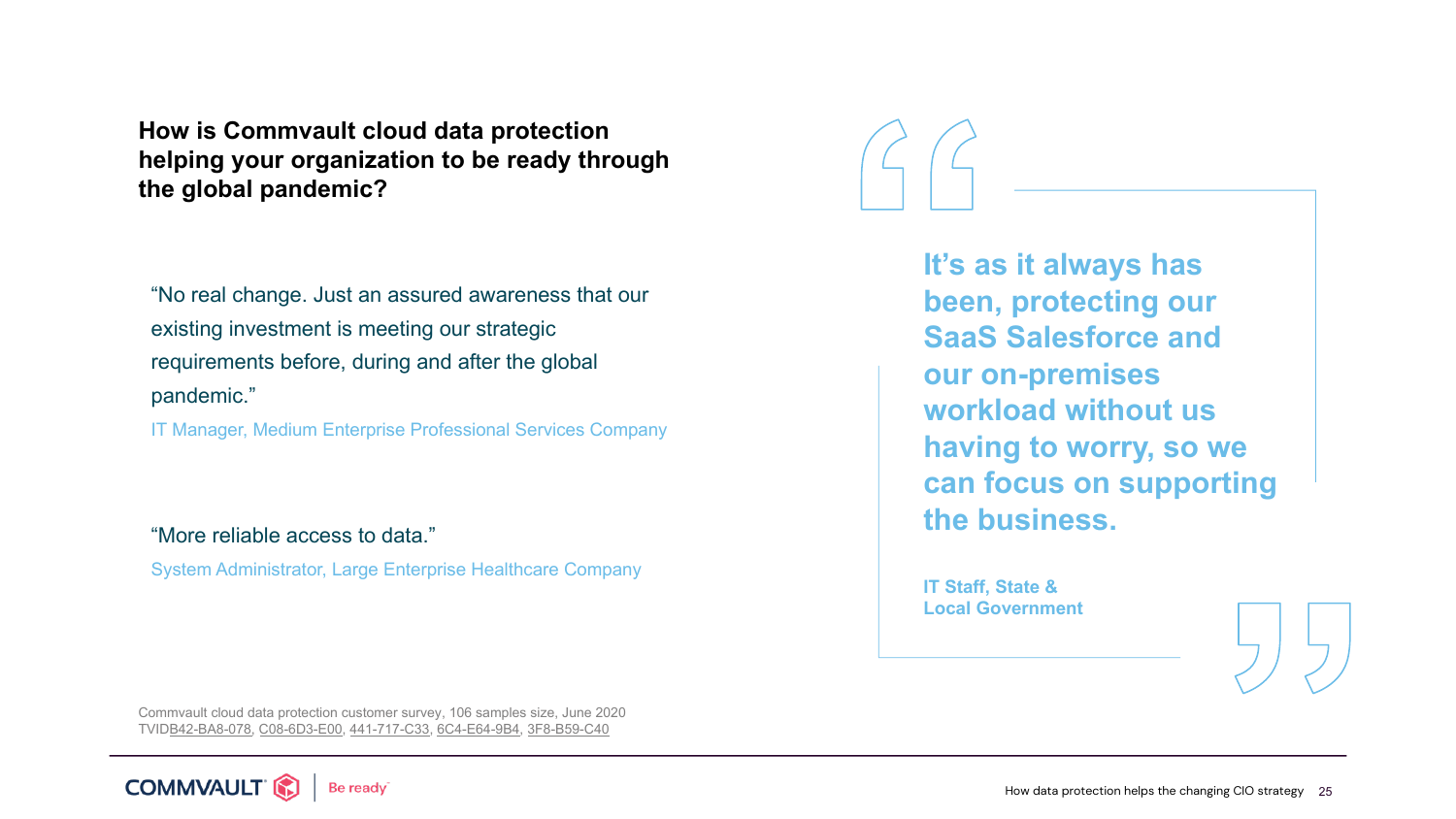#### **Commvault wants to partner with you**

#### **Today IT leaders are focusing on five data protection projects:**

- **Endpoint protection** Protect your employee devices, whether working remote or returning to an office. Commvault gives you oversight of where data is being stored or used, and whether it is being adequately managed or protected.
- **Ransomware protection** Bad actors are attacking your data. Commvault helps you ensure that backups of mission-critical data are being stored off-site and airgapped. Plus, rapid data recovery keeps the business running if you are attacked.
- **Cloud data migration** Quickly take advantage of cloud. Commvault native integration into AWS, Azure and Google Cloud, makes cloud data migration fast and secure.
- **Office 365 data protection** SaaS offerings like Office 365, Salesforce, SAP Hana and more need enterprise grade backup and recovery. Commvault seamlessly covers SaaS data protection.
- **Sensitive data management** Know and manage your data, complying with regulations. Control data sprawl, data governance, search and sensitive data regulation with Commvault.

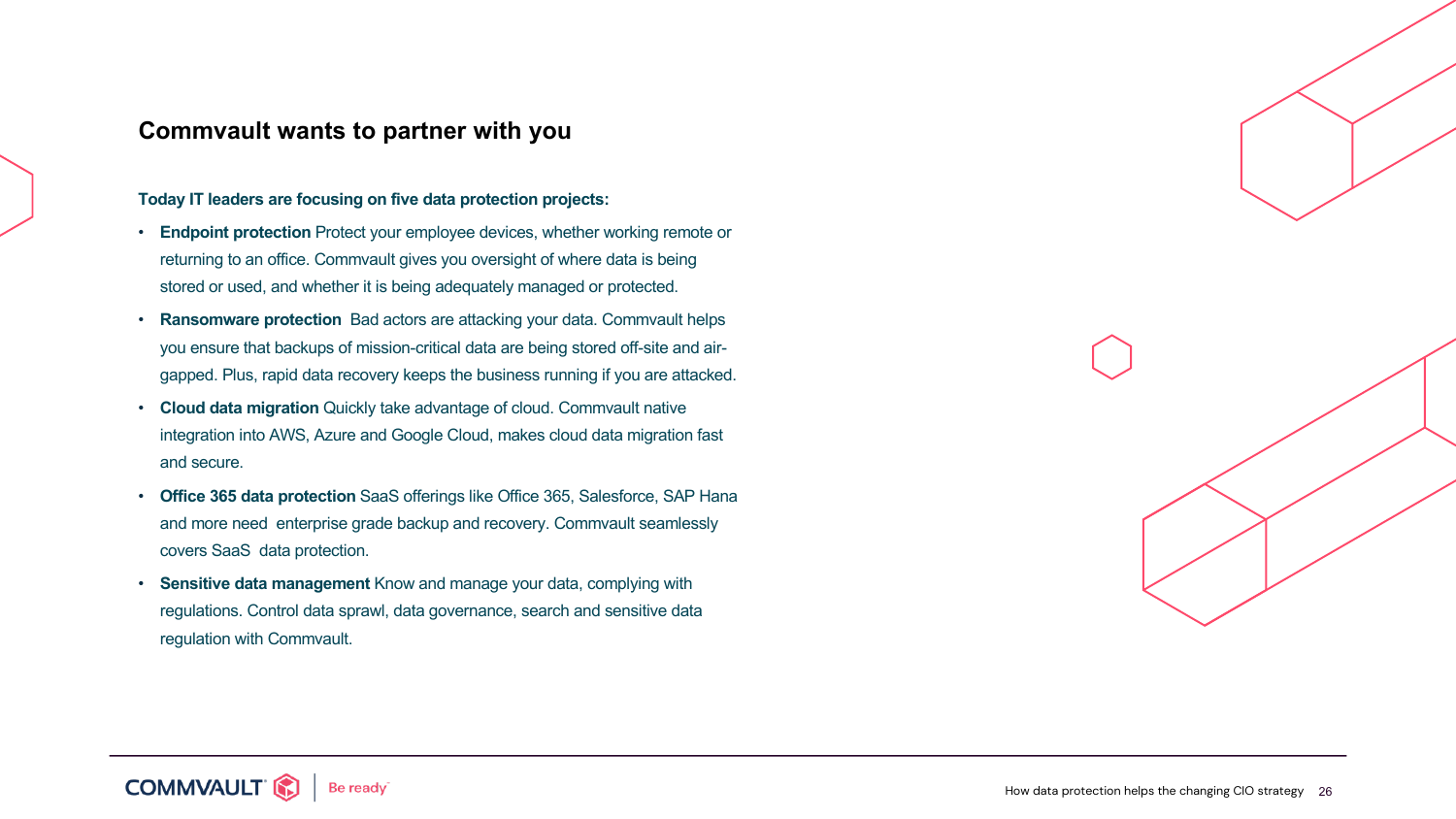### <span id="page-26-0"></span>**Data protection: Essential during COVID-19**

At the start of the global shutdowns, Commvault asked our customer community what they needed most during this time. The customer feedback was consistent: reassurance that a live person would answer the support phone.

Commvault has made strong offers to help our data protection customers.

- Free trial access to Metallic SaaS-based endpoint backup and recovery
- Open access to the Commvault elearning video library
- More live and on-demand webinars with technical experts, industry analysts, and business leaders.

These data protection initiatives are helping to transform work environments, keep data secure and move more data to the cloud for broader workforce accessibility.

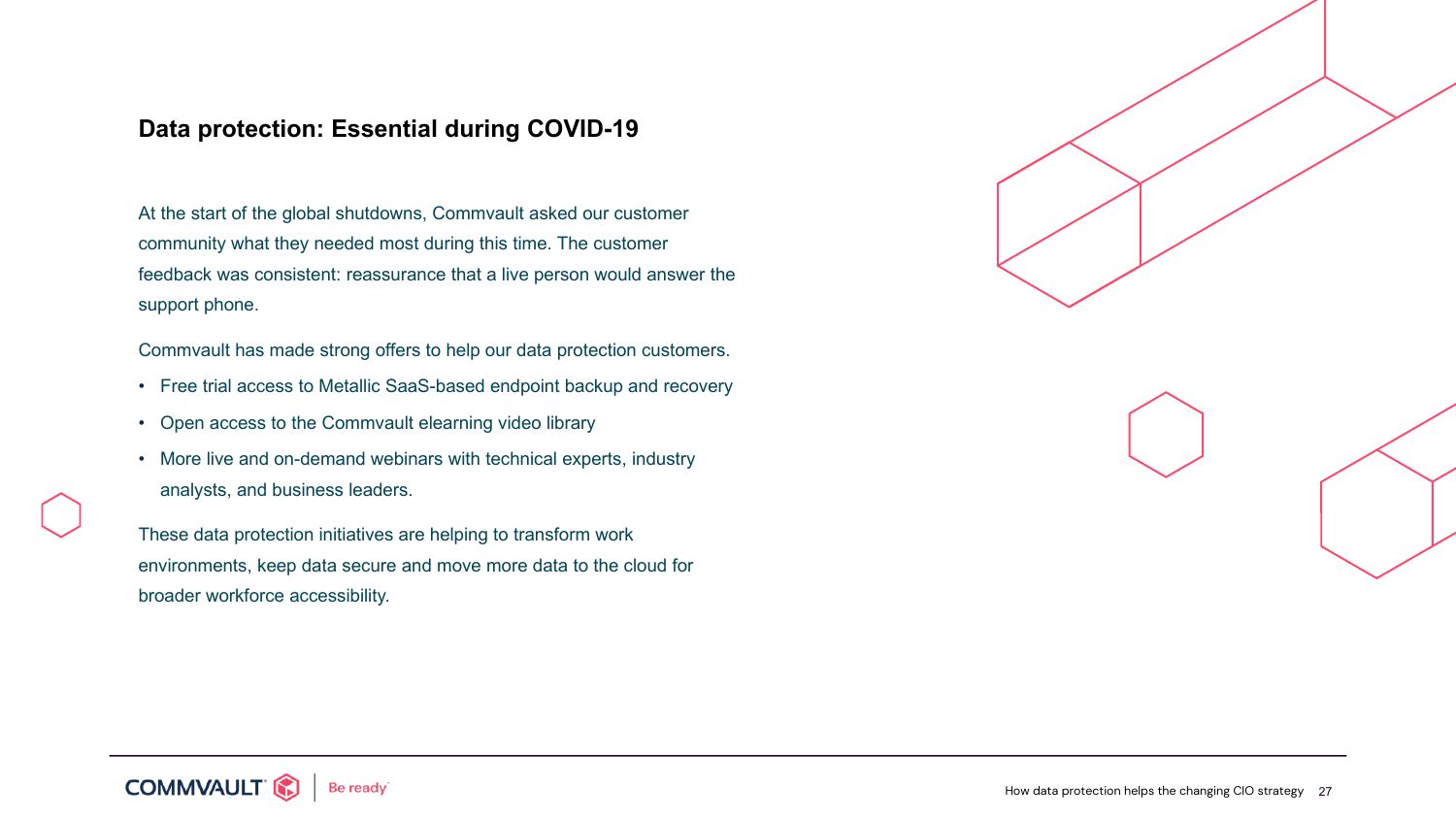**The amount of data that companies must store and manage is not going anywhere. Increasingly, even more of that data will be stored, managed, and increasingly also analyzed in the cloud.**



**When all is said and done, we expect to find that early adopters of cloud and other digital technologies were best positioned to ride out this kind of storm with the least amount of disruption from an operational perspective.**

**Stephen Minton**

Program Vice President, Customer Insights & Analysis, IDC, May 2020 [\(Link\)](https://www.idc.com/getdoc.jsp?containerId=prUS46268520)



Copyright © 2020 Commvault | All Rights Reserved. 28